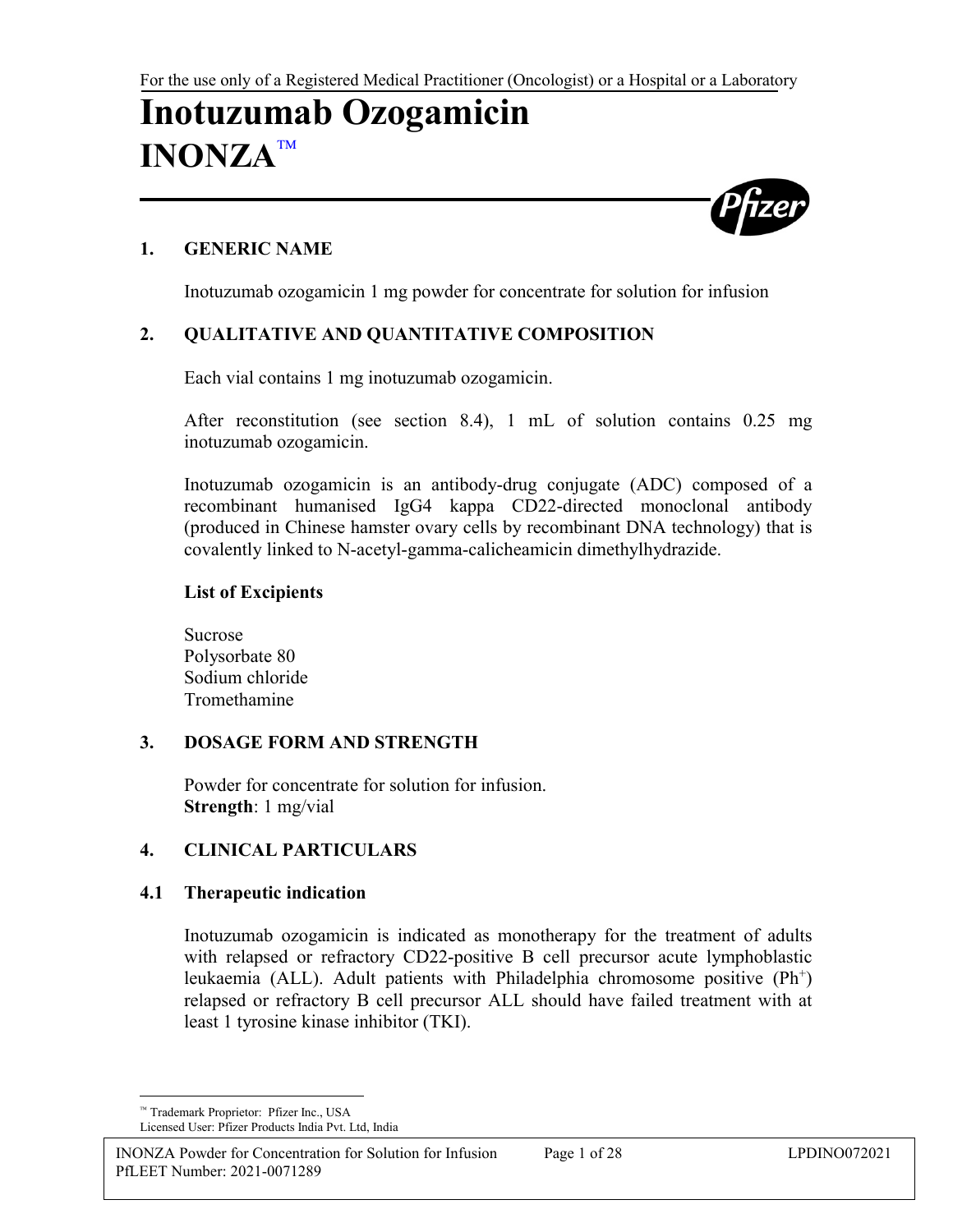## **4.2 Posology and method of administration**

Inotuzumab ozogamicin should be administered under the supervision of a physician experienced in the use of cancer therapy and in an environment where full resuscitation facilities are immediately available.

When considering the use of inotuzumab ozogamicin as a treatment for relapsed or refractory B cell ALL, baseline CD22 positivity of >0% using a validated and sensitive assay is required prior to initiating treatment (see section 5.1).

For patients with circulating lymphoblasts, cytoreduction with a combination of hydroxyurea, steroids, and/or vincristine to a peripheral blast count  $\leq$ 10,000/mm<sup>3</sup> is recommended prior to the first dose.

Pre-medication with a corticosteroid, antipyretic, and antihistamine is recommended prior to dosing (see section 4.4).

For patients with a high tumour burden, pre-medication to reduce uric acid levels and hydration is recommended prior to dosing (see section 4.4).

Patients should be observed during, and for at least 1 hour after the end of infusion for symptoms of infusion related reactions (see section 4.4).

## Posology

Inotuzumab ozogamicin should be administered in 3- to 4-week cycles.

For patients proceeding to haematopoietic stem cell transplant (HSCT), the recommended duration of treatment is 2 cycles. A third cycle may be considered for those patients who do not achieve a complete remission (CR) or complete remission with incomplete haematological recovery (CRi) and minimal residual disease (MRD) negativity after 2 cycles (see section 4.4). For patients not proceeding to HSCT, a maximum of 6 cycles, may be administered. Any patients who do not achieve a CR/CRi within 3 cycles should discontinue treatment.

Table 1 shows the recommended dosing regimens.

For the first cycle, the recommended total dose of inotuzumab ozogamicin for all patients is 1.8 mg/m<sup>2</sup> per cycle, given as 3 divided doses on Days 1 (0.8 mg/m<sup>2</sup>), 8  $(0.5 \text{ mg/m}^2)$ , and 15  $(0.5 \text{ mg/m}^2)$ . Cycle 1 is 3 weeks in duration, but may be extended to 4 weeks if the patient achieves a CR or CRi, and/or to allow recovery from toxicity.

For subsequent cycles, the recommended total dose of inotuzumab ozogamicin is 1.5 mg/m<sup>2</sup> per cycle given as 3 divided doses on Days 1 (0.5 mg/m<sup>2</sup>), 8 (0.5 mg/m<sup>2</sup>), and 15 (0.5 mg/m<sup>2</sup>) for patients who achieve a CR/CRi or 1.8 mg/m<sup>2</sup> per cycle given as 3 divided doses on Days 1 (0.8 mg/m<sup>2</sup>), 8 (0.5 mg/m<sup>2</sup>), and 15 (0.5  $mg/m<sup>2</sup>$ ) for patients who do not achieve a CR/CRi. Subsequent cycles are 4 weeks in duration.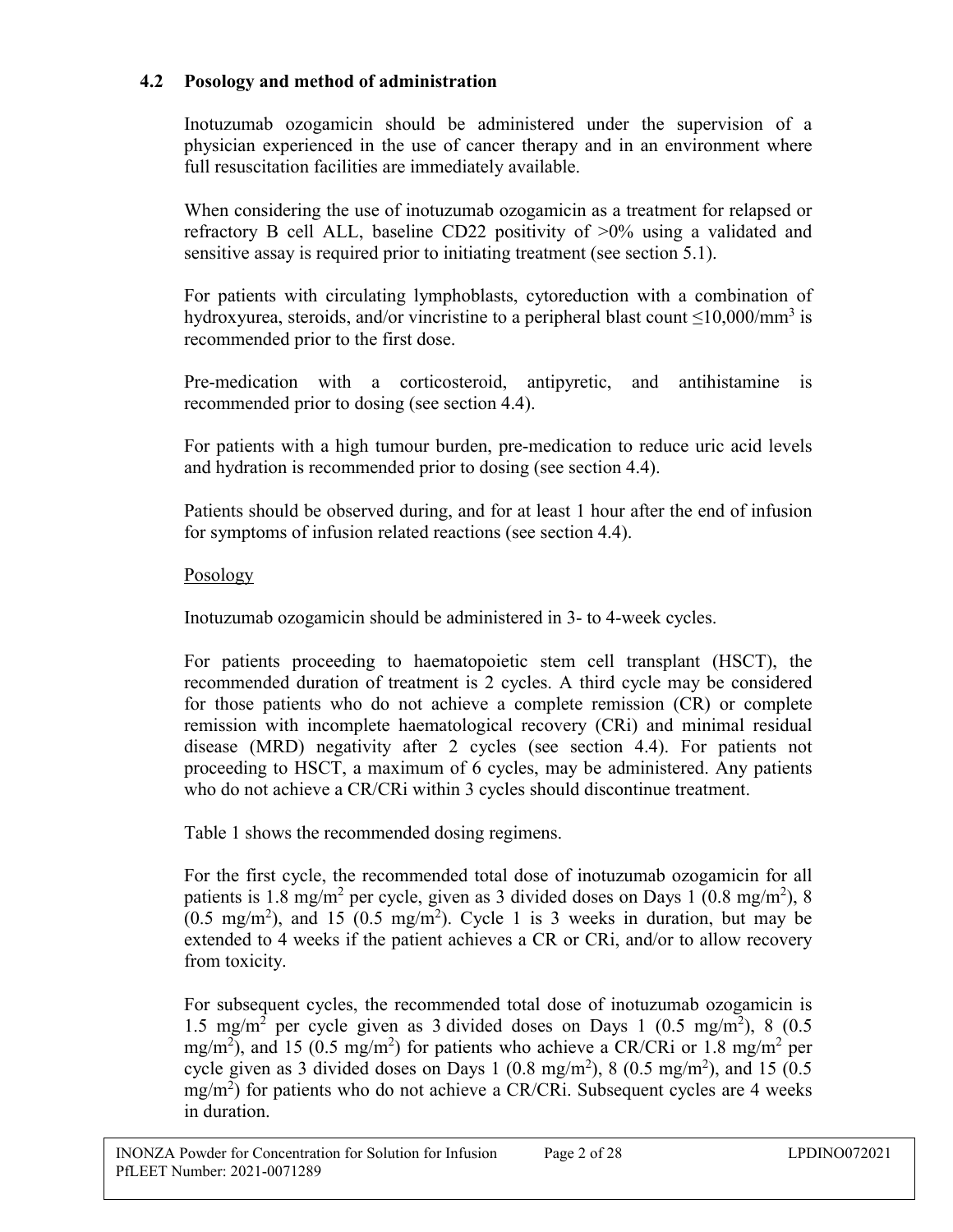| Table 1. Dosing regimen for Cycle 1 and subsequent cycles depending on                                                                                                                                                                                                                                                          |                   |                      |            |
|---------------------------------------------------------------------------------------------------------------------------------------------------------------------------------------------------------------------------------------------------------------------------------------------------------------------------------|-------------------|----------------------|------------|
| response to treatment                                                                                                                                                                                                                                                                                                           |                   |                      |            |
|                                                                                                                                                                                                                                                                                                                                 | Day 1             | Day 8 <sup>a</sup>   | Day $15^a$ |
| Dosing regimen for Cycle 1                                                                                                                                                                                                                                                                                                      |                   |                      |            |
| <b>All patients:</b>                                                                                                                                                                                                                                                                                                            |                   |                      |            |
| Dose $(mg/m^2)$                                                                                                                                                                                                                                                                                                                 | 0.8<br>0.5<br>0.5 |                      |            |
| Cycle length                                                                                                                                                                                                                                                                                                                    |                   | $21 \text{ days}^b$  |            |
| Dosing regimen for subsequent cycles depending on response to treatment                                                                                                                                                                                                                                                         |                   |                      |            |
| Patients who have achieved a CR <sup>c</sup> or CRi <sup>d</sup> :                                                                                                                                                                                                                                                              |                   |                      |            |
| Dose $(mg/m^2)$                                                                                                                                                                                                                                                                                                                 | 0.5               | 0.5                  | 0.5        |
| Cycle length                                                                                                                                                                                                                                                                                                                    |                   | 28 days <sup>e</sup> |            |
| Patients who have not achieved a CR <sup>c</sup> or CRi <sup>d</sup> :                                                                                                                                                                                                                                                          |                   |                      |            |
| Dose $(mg/m^2)$                                                                                                                                                                                                                                                                                                                 | 0.8               | 0.5                  | 0.5        |
| Cycle length                                                                                                                                                                                                                                                                                                                    |                   | 28 days <sup>e</sup> |            |
| Abbreviations: ANC=absolute neutrophil counts; CR=complete remission; CRi=complete remission                                                                                                                                                                                                                                    |                   |                      |            |
| with incomplete haematological recovery.                                                                                                                                                                                                                                                                                        |                   |                      |            |
| +/- 2 days (maintain minimum of 6 days between doses).<br>$\rm{a}$                                                                                                                                                                                                                                                              |                   |                      |            |
| b<br>For patients who achieve a CR/CRi, and/or to allow for recovery from toxicity, the cycle length<br>may be extended up to 28 days (i.e. 7-day treatment-free interval starting on Day 21).                                                                                                                                  |                   |                      |            |
| $CR$ is defined as $\leq$ 5% blasts in the bone marrow and the absence of peripheral blood leukaemic<br>c<br>blasts, full recovery of peripheral blood counts (platelets $\geq 100 \times 10^9$ /L and ANC $\geq 1 \times 10^9$ /L)<br>and resolution of any extramedullary disease.                                            |                   |                      |            |
| d<br>CRi is defined as $\leq 5\%$ blasts in the bone marrow and the absence of peripheral blood leukaemic<br>blasts, incomplete recovery of peripheral blood counts (platelets $\langle 100 \times 10^9 \text{/L}$ and/or ANC $\langle 1 \rangle$<br>$\times$ 10 <sup>9</sup> /L) and resolution of any extramedullary disease. |                   |                      |            |
| e<br>7-day treatment-free interval starting on Day 21.                                                                                                                                                                                                                                                                          |                   |                      |            |

#### *Dose modifications*

Dose modification of inotuzumab ozogamicin may be required based on individual safety and tolerability (see section 4.4). Management of some adverse drug reactions may require dosing interruptions and/or dose reductions, or permanent discontinuation of inotuzumab ozogamicin (see sections 4.4 and 4.8). If the dose is reduced due to inotuzumab ozogamicin-related toxicity, the dose should not be reescalated.

Table 2 and Table 3 show the dose modification guidelines for haematological and non-haematological toxicities, respectively. Inotuzumab ozogamicin doses within a treatment cycle (i.e., Days 8 and/or 15) do not need to be interrupted due to neutropenia or thrombocytopenia, but dosing interruptions within a cycle are recommended for non-haematological toxicities.

#### **Table 2. Dose modifications for haematological toxicities at the start of a treatment cycle (Day 1)**

| Haematological                               | Toxicity and dose modification(s)                             |  |
|----------------------------------------------|---------------------------------------------------------------|--|
| toxicity                                     |                                                               |  |
| Levels prior to                              |                                                               |  |
| inotuzumab ozogamicin                        |                                                               |  |
| treatment:                                   |                                                               |  |
| ANC was $\geq$ 1 $\times$ 10 <sup>9</sup> /L | If ANC decreases, interrupt the next cycle of treatment until |  |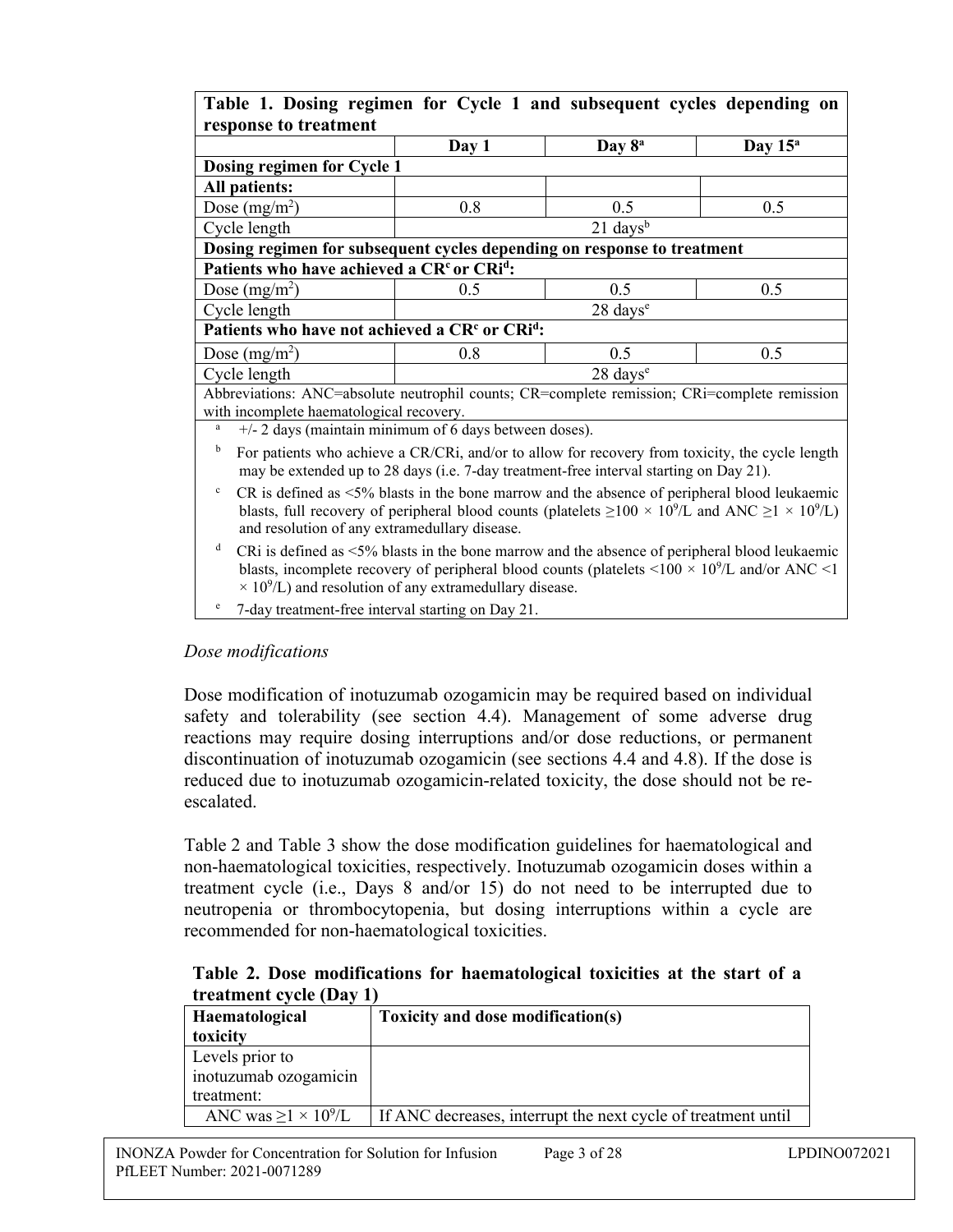|                                              | recovery of ANC to $\geq$ 1 × 10 <sup>9</sup> /L.                              |
|----------------------------------------------|--------------------------------------------------------------------------------|
| Platelet count was $\geq 50$                 | If platelet count decreases, interrupt the next cycle of                       |
| $\times 10^9$ /L <sup>a</sup>                | treatment until platelet count recovers to $\geq 50 \times 10^9/\text{L}^a$ .  |
| ANC was $\leq$ 1 $\times$ 10 <sup>9</sup> /L | If ANC and/or platelet count decreases, interrupt the next                     |
| and/or platelet count                        | cycle of treatment until at least one of the following occurs:                 |
| was $\leq 50 \times 10^9/L^a$                | - ANC and platelet count recover to at least baseline levels                   |
|                                              | for the prior cycle, or                                                        |
|                                              | - ANC recovers to $\geq$ 1 × 10 <sup>9</sup> /L and platelet count recovers to |
|                                              | $\geq 50 \times 10^9$ /L <sup>a</sup> , or                                     |
|                                              | - Stable or improved disease (based on most recent bone                        |
|                                              | marrow assessment) and the ANC and platelet count                              |
|                                              | decrease is considered to be due to the underlying disease                     |
|                                              | (not considered to be inotuzumab ozogamicin -related                           |
|                                              | toxicity).                                                                     |

Abbreviation: ANC=absolute neutrophil count.

<sup>a</sup> Platelet count used for dosing must be independent of blood transfusion.

| Table 3. Dose modifications for non-haematological toxicities at any time during |  |  |
|----------------------------------------------------------------------------------|--|--|
| treatment                                                                        |  |  |

| Non-haematological                | Dose modification(s)                                                          |  |
|-----------------------------------|-------------------------------------------------------------------------------|--|
| toxicity                          |                                                                               |  |
| VOD/SOS or other severe           | Permanently discontinue treatment (see section 4.4).                          |  |
| liver toxicity                    |                                                                               |  |
| Total bilirubin $>1.5 \times$ ULN | Interrupt the dosing until recovery of total bilirubin to $\leq$ 1.5 $\times$ |  |
| and AST/ALT $>2.5 \times$ ULN     | ULN and AST/ALT to $\leq$ 2.5 $\times$ ULN prior to each dose unless          |  |
|                                   | due to Gilbert's disease or haemolysis. Permanently                           |  |
|                                   | discontinue treatment if total bilirubin does not recover to $\leq 1.5$       |  |
|                                   | $\times$ ULN or AST/ALT does not recover to $\leq$ 2.5 $\times$ ULN (see      |  |
|                                   | section 4.4).                                                                 |  |
| Infusion related reaction         | Interrupt the infusion and institute appropriate medical                      |  |
|                                   | management. Depending on the severity of the infusion related                 |  |
|                                   | reaction, consider discontinuation of the infusion or                         |  |
|                                   | administration of steroids and antihistamines. For severe or                  |  |
|                                   | life-threatening infusion reactions, permanently discontinue                  |  |
|                                   | treatment (see section 4.4).                                                  |  |
| Grade $\geq 2^a$                  | Interrupt treatment until recovery to Grade 1 or pre-treatment                |  |
| non-haematological                | grade levels prior to each dose.                                              |  |
| toxicity (Inotuzumab              |                                                                               |  |
| ozogamicin-related)               |                                                                               |  |

Abbreviations: ALT=alanine aminotransferase; AST=aspartate aminotransferase; ULN=upper limit of normal; VOD/SOS=venoocclusive disease/sinusoidal obstruction syndrome.

<sup>a</sup> Severity grade according to National Cancer Institute Common Terminology Criteria for Adverse Events (NCI CTCAE) version 3.0.

Table 4 shows the dose modification guidelines depending on the duration of dosing interruptions due to toxicity.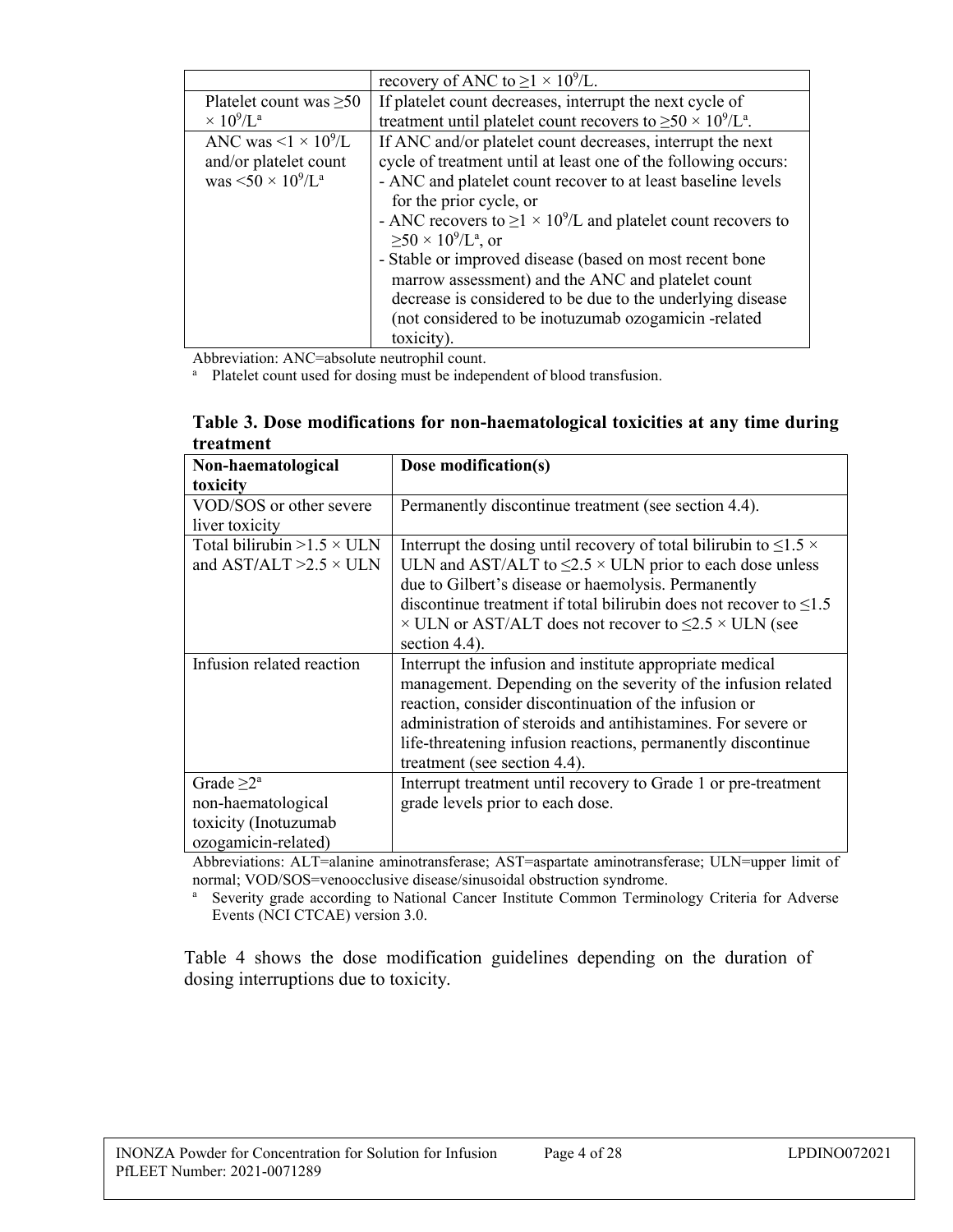| <b>Duration of dosing</b>    | Dose modification(s)                                          |  |
|------------------------------|---------------------------------------------------------------|--|
| interruption due to          |                                                               |  |
| toxicity                     |                                                               |  |
| $\leq$ days (within a cycle) | Interrupt the next dose (maintain a minimum of 6 days         |  |
|                              | between doses).                                               |  |
| $\geq$ 7 days                | Omit the next dose within the cycle.                          |  |
| $\geq$ 14 days               | Once adequate recovery is achieved, decrease the total dose   |  |
|                              | by 25% for the subsequent cycle. If further dose modification |  |
|                              | is required, then reduce the number of doses to 2 per cycle   |  |
|                              | for subsequent cycles. If a 25% decrease in the total dose    |  |
|                              | followed by a decrease to 2 doses per cycle is not tolerated, |  |
|                              | then permanently discontinue treatment.                       |  |
| $>28$ days                   | Consider permanent discontinuation of inotuzumab              |  |
|                              | ozogamicin.                                                   |  |

**Table 4. Dose modifications depending on duration of dosing interruption due to toxicity**

#### *Special populations*

#### *Elderly*

No adjustment to the starting dose is required based on age (see section 5.2).

## *Hepatic impairment*

No adjustment to the starting dose is required in patients with hepatic impairment defined by total bilirubin  $\leq 1.5 \times$  upper limit of normal (ULN) and aspartate aminotransferase (AST)/alanine aminotransferase (ALT)  $\leq$ 2.5 × ULN (see section 5.2). There is limited safety information available in patients with total bilirubin  $>1.5 \times$  ULN and AST/ALT  $>2.5 \times$  ULN prior to dosing. Interrupt dosing until recovery of total bilirubin to  $\leq$ 1.5 × ULN and AST/ALT to  $\leq$ 2.5 × ULN prior to each dose unless due to Gilbert's syndrome or haemolysis. Permanently discontinue treatment if total bilirubin does not recover to  $\leq 1.5 \times$  ULN or AST/ALT does not recover to  $\leq$ 2.5 × ULN (see Table 3 and section 4.4).

## *Renal impairment*

No adjustment to the starting dose is required in patients with mild, moderate, or severe renal impairment (creatinine clearance  $[CL_{cr}]$  60-89 mL/min, 30-59 mL/min, or 15-29 mL/min, respectively) (see section 5.2). The safety and efficacy of inotuzumab ozogamicin have not been studied in patients with end-stage renal disease.

## *Paediatric population*

The safety and efficacy of inotuzumab ozogamicin in children aged 0 to <18 years have not been established. No data are available.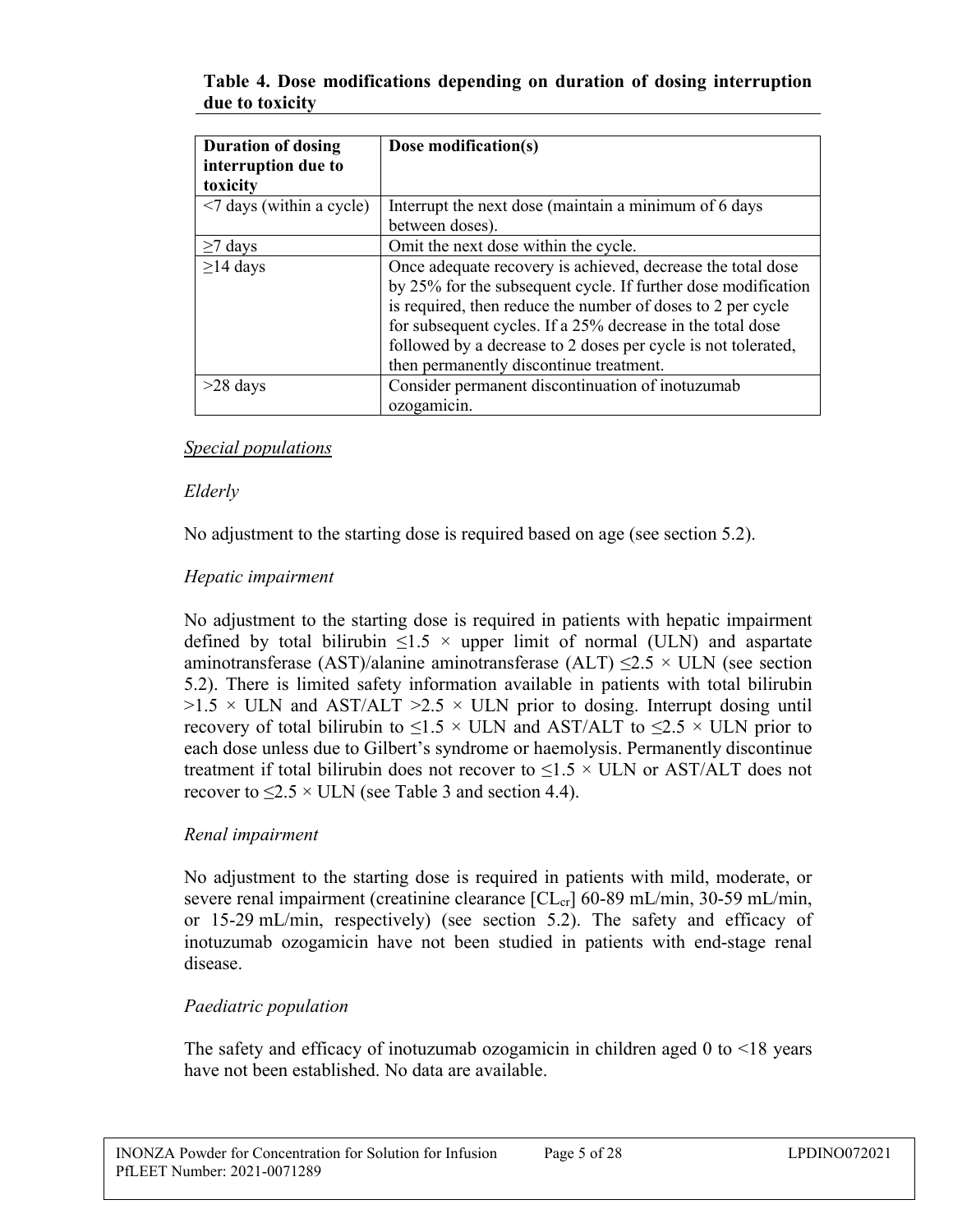## Method of administration

Inotuzumab ozogamicin is for intravenous use. The infusion must be administered over 1 hour.

Inotuzumab ozogamicin should not be administered as an intravenous push or bolus.

Inotuzumab ozogamicin must be reconstituted and diluted before administration. For instructions on reconstitution and dilution of inotuzumab ozogamicin before administration, see section 8.4.

## **4.3 Contraindications**

- Hypersensitivity to the active substance or to any of the excipients listed in section 2.
- Patients who have experienced prior confirmed severe or ongoing venoocclusive liver disease/sinusoidal obstruction syndrome (VOD/SOS).
- Patients with serious ongoing hepatic disease (e.g., cirrhosis, nodular regenerative hyperplasia, active hepatitis).

## **4.4 Special warnings and precautions for use**

## Traceability

In order to improve the traceability of biological medicinal products, the name and the batch number of the administered product should be clearly recorded.

Hepatotoxicity, including venoocclusive liver disease/sinusoidal obstruction syndrome (VOD/SOS)

Hepatotoxicity, including severe, life-threatening, and sometimes fatal hepatic VOD/SOS, was reported in patients with relapsed or refractory ALL receiving inotuzumab ozogamicin (see section 4.8). Inotuzumab ozogamicin significantly increased the risk of VOD/SOS above that of standard chemotherapy regimens in this patient population. This risk was most marked in patients who underwent subsequent HSCT.

In the following subgroups, the reported frequency of VOD/SOS post-HSCT was  $>50\%$ :

- Patients who received a HSCT conditioning regimen containing 2 alkylating agents;
- Patients aged ≥65 years; and
- Patients with a serum bilirubin  $\geq$  ULN prior to HSCT.

The use of HSCT conditioning regimens containing 2 alkylating agents should be avoided. The benefit/risk should be carefully considered before administering inotuzumab ozogamicin to patients in whom the future use of HSCT conditioning regimens containing 2 alkylating agents is likely unavoidable.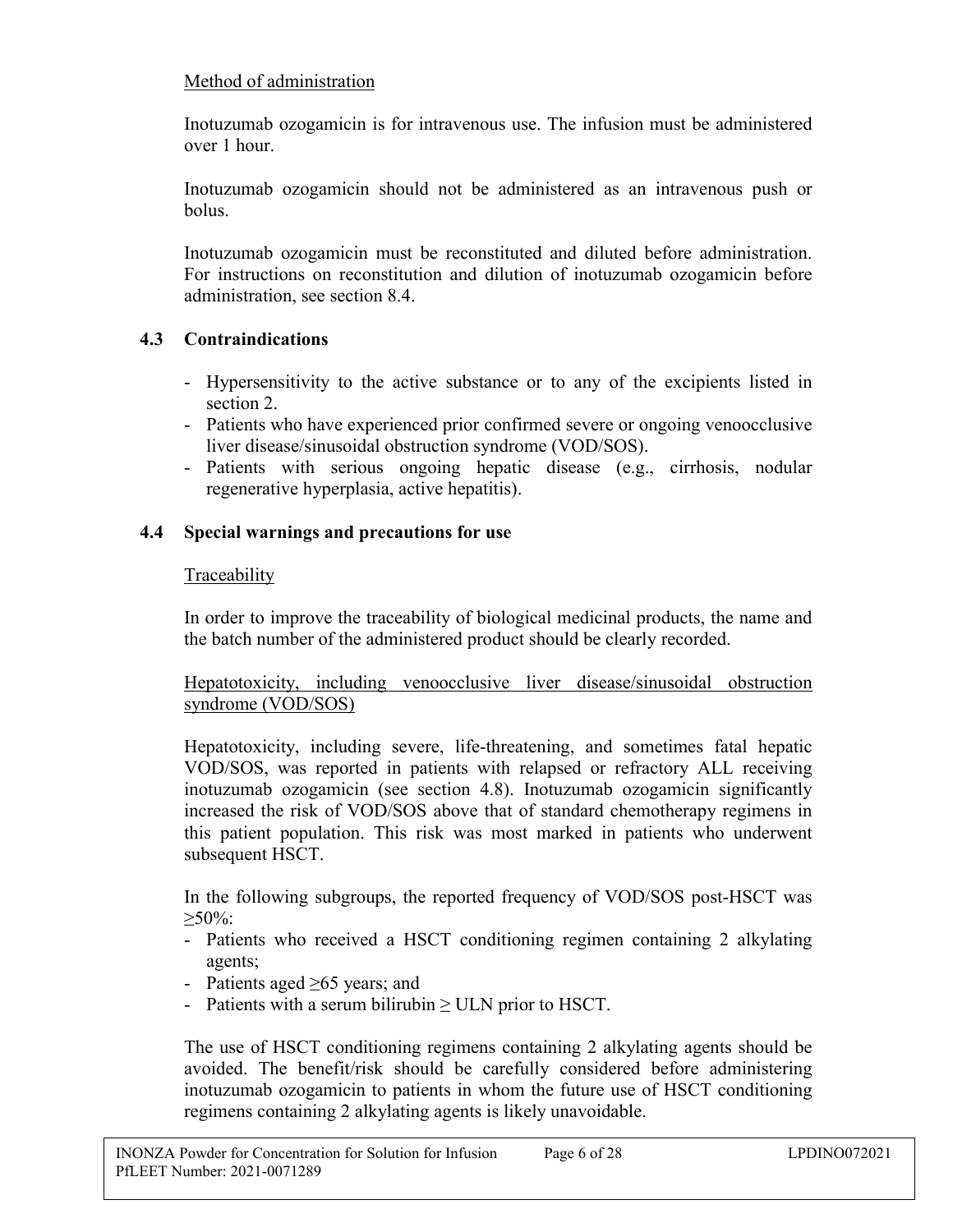In patients in whom the serum bilirubin is  $\geq$ ULN prior to HSCT, HSCT post inotuzumab ozogamicin treatment should only be undertaken after careful consideration of the benefit/risk. If these patients do proceed to HSCT, signs and symptoms of VOD/SOS should be monitored closely (see section 4.2).

Other patient factors that appear to be associated with an increased risk of VOD/SOS after HSCT include a prior HSCT, age  $\geq$ 55 years, a history of liver disease and/or hepatitis before treatment, later salvage lines, and a greater number of treatment cycles.

Careful consideration is required before administering inotuzumab ozogamicin to patients who have had a prior HSCT. No patients with relapsed or refractory ALL who were treated with inotuzumab ozogamicin in clinical trials had undergone HSCT within the previous 4 months.

Patients with a history of liver disease should be carefully evaluated (e.g., ultrasound scan, viral hepatitis testing) prior to treatment with inotuzumab ozogamicin to exclude serious ongoing hepatic disease (see section 4.3).

Due to the risk of VOD/SOS, for patients proceeding to HSCT, the recommended duration of treatment with inotuzumab ozogamicin is 2 cycles, a third cycle may be considered for those patients who do not achieve a CR or CRi and MRD negativity after 2 cycles (see section 4.2).

Signs and symptoms of VOD/SOS should be monitored closely in all patients, especially post HSCT. Signs may include elevations in total bilirubin, hepatomegaly (which may be painful), rapid weight gain, and ascites. Monitoring only total bilirubin may not identify all patients at risk of VOD/SOS. In all patients, liver tests should be monitored, including, ALT, AST, total bilirubin, and alkaline phosphatase, prior to and following each dose of inotuzumab ozogamicin. For patients who develop abnormal liver tests, liver tests and clinical signs and symptoms of hepatotoxicity should be monitored more frequently. For patients who proceed to HSCT, liver tests should be monitored closely during the first month post-HSCT, then less frequently thereafter, according to standard medical practice. Elevation of liver tests may require dosing interruption, dose reduction, or permanent discontinuation of inotuzumab ozogamicin (see section 4.2).

Treatment should be permanently discontinued if VOD/SOS occurs (see section 4.2). If severe VOD/SOS occurs, the patient should be treated according to standard medical practice.

## Myelosuppression/cytopenias

In patients receiving inotuzumab ozogamicin, neutropenia, thrombocytopenia, anaemia, leukopenia, febrile neutropenia, lymphopenia, and pancytopenia, some of which were life-threatening, have been reported (see section 4.8).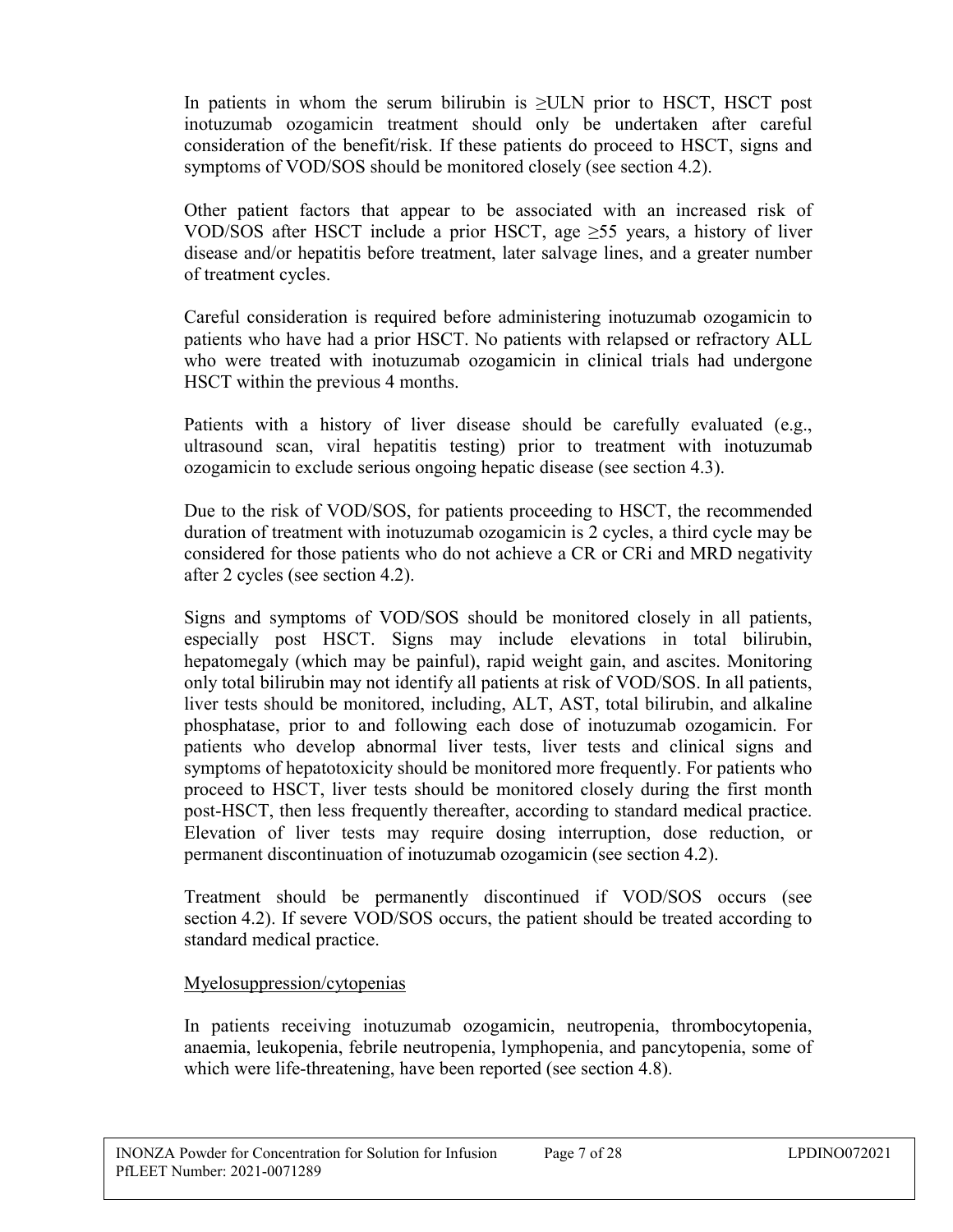In patients receiving inotuzumab ozogamicin, complications associated with neutropenia and thrombocytopenia (including infections and bleeding/haemorrhagic events, respectively) were reported in some patients (see section 4.8).

Complete blood counts should be monitored prior to each dose of inotuzumab ozogamicin and signs and symptoms of infection during treatment and after HSCT (see section 5.2), bleeding/haemorrhage, and other effects of myelosuppression should be monitored during treatment. As appropriate, prophylactic anti-infectives should be administered and surveillance testing should be employed during and after treatment.

Management of severe infection, bleeding/haemorrhage and other effects of myelosuppression, including severe neutropenia or thrombocytopenia, may require a dosing interruption, dose reduction, or discontinuation of treatment (see section 4.2).

## Infusion related reactions

In patients receiving inotuzumab ozogamicin, infusion related reactions were reported (see section 4.8).

Pre-medication with a corticosteroid, antipyretic, and antihistamine is recommended prior to dosing (see section 4.2).

Patients should be monitored closely during and for at least 1 hour after the end of infusion for the potential onset of infusion related reactions, including symptoms such as hypotension, hot flush, or breathing problems. If an infusion related reaction occurs, the infusion should be interrupted and appropriate medical management should be instituted. Depending on the severity of the infusion related reaction, discontinuation of the infusion or administration of steroids and antihistamines should be considered (see section 4.2). For severe or life-threatening infusion reactions, treatment should be permanently discontinued (see section 4.2).

## Tumour lysis syndrome (TLS)

In patients receiving inotuzumab ozogamicin, TLS, which may be life-threatening or fatal, was reported (see section 4.8).

Pre-medication to reduce uric acid levels and hydration is recommended prior to dosing for patients with a high tumour burden (see section 4.2).

Patients should be monitored for signs and symptoms of TLS and treated according to standard medical practice.

## QT interval prolongation

In patients receiving inotuzumab ozogamicin, QT interval prolongation was observed (see sections 4.8 and 5.2).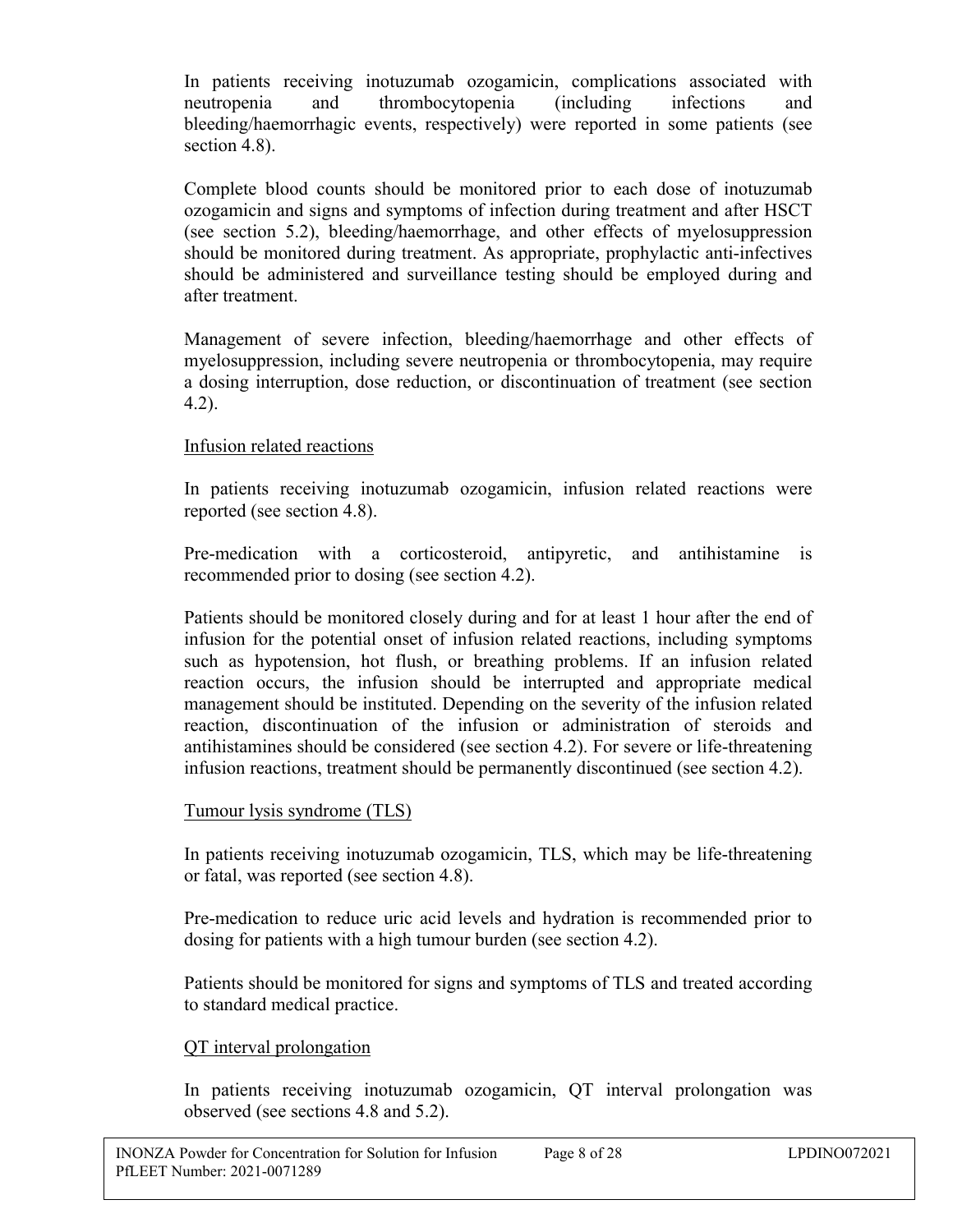Inotuzumab ozogamicin should be administered with caution in patients who have a history of, or predisposition to QT interval prolongation, who are taking medicinal products that are known to prolong QT interval (see section 4.5) and in patients with electrolyte disturbances. ECG and electrolytes should be obtained prior to the start of treatment and periodically monitored during treatment (see sections 4.8 and 5.2).

## Increased amylase and lipase

In patients receiving inotuzumab ozogamicin, increases in amylase and lipase have been reported (see section 4.8).

Patients should be monitored for increases in amylase and lipase. Potential hepatobiliary disease should be evaluated and treated according to standard medical practice.

## Immunisations

The safety of immunisation with live viral vaccines during or following inotuzumab ozogamicin therapy has not been studied. Vaccination with live viral vaccines is not recommended for at least 2 weeks prior to the start of inotuzumab ozogamicin treatment, during treatment, and until recovery of B lymphocytes following the last treatment cycle.

## Excipients

## *Sodium content*

This medicinal product contains less than 1 mmol sodium (23 mg) per 1 mg inotuzumab ozogamicin. Patients on low sodium diets can be informed that this medicinal product is essentially 'sodium-free'.

This medicinal product may be further prepared for administration with sodiumcontaining solutions (see sections 4.2 and 6.6) and this should be considered in relation to the total sodium from all sources that will be administered to the patient.

## **4.5 Drugs interactions**

No formal clinical drug interaction studies have been performed (see section 5.2).

Based on *in vitro* data, coadministration of inotuzumab ozogamicin with inhibitors or inducers of cytochrome P450 (CYP) or uridine diphosphate-glucuronosyltransferase (UGT) drug metabolising enzymes are unlikely to alter exposure to N-acetyl-gamma-calicheamicin dimethylhydrazide. In addition, inotuzumab ozogamicin and N-acetyl-gamma-calicheamicin dimethylhydrazide are unlikely to alter the exposure of substrates of CYP enzymes, and N-acetyl-gamma-calicheamicin dimethylhydrazide is unlikely to alter the exposure of substrates of UGT enzymes or major drug transporters.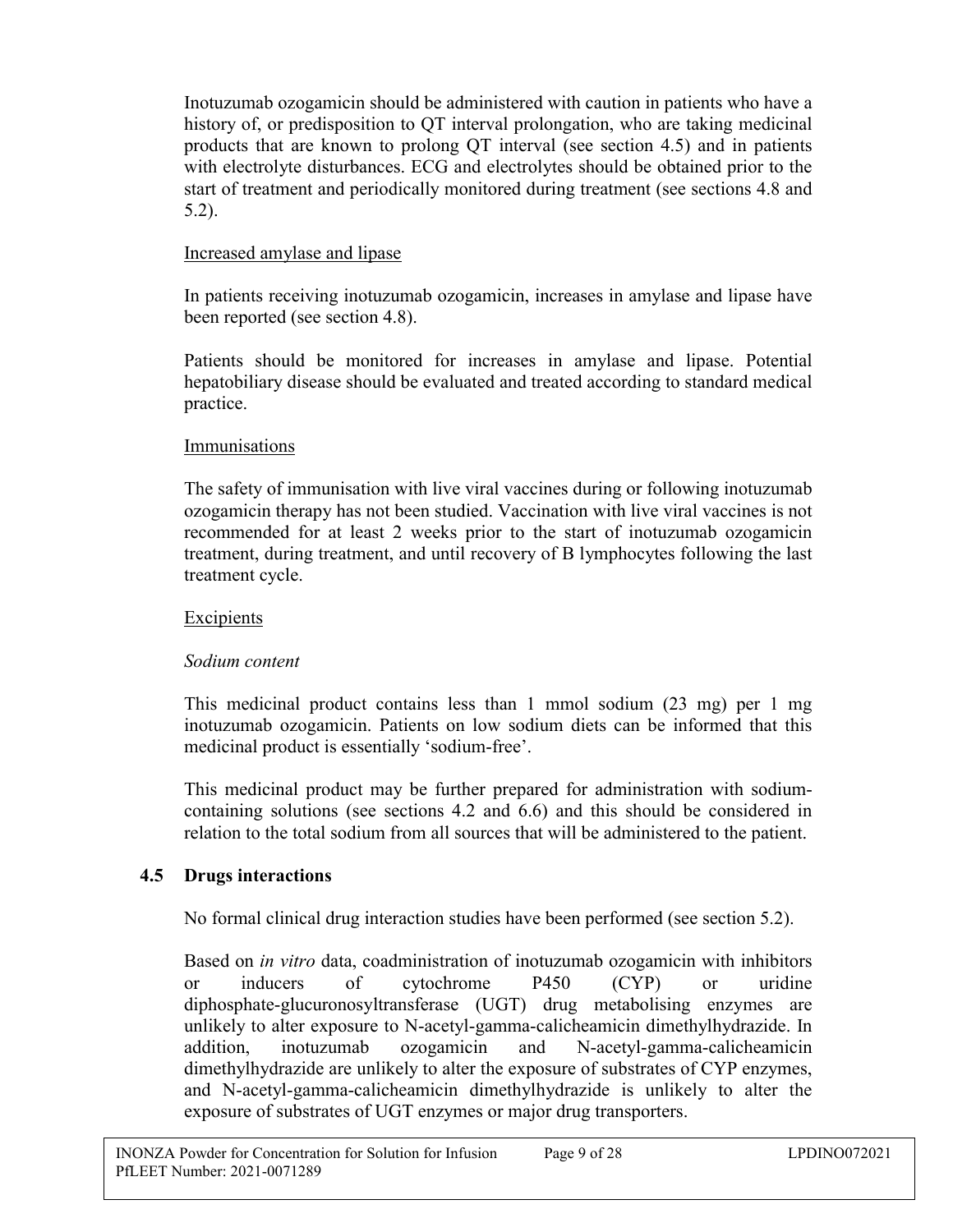In patients receiving inotuzumab ozogamicin, prolonged QT interval was observed (see section 4.4). Therefore, the concomitant use of inotuzumab ozogamicin with medicinal products known to prolong QT interval or to induce *Torsades de Pointes* should be carefully considered. The QT interval should be monitored in case of combinations of such medicinal products (see sections 4.4, 4.8, and 5.2).

## **4.6 Use in special populations**

## Women of childbearing potential/Contraception in males and females

Women of childbearing potential should avoid becoming pregnant while receiving inotuzumab ozogamicin.

Women should use effective contraception during treatment with inotuzumab ozogamicin and for at least 8 months after the last dose. Men with female partners of childbearing potential should use effective contraception during treatment with inotuzumab ozogamicin and for at least 5 months after the last dose.

#### **Pregnancy**

There are no data in pregnant women using inotuzumab ozogamicin. Based on non-clinical safety findings, inotuzumab ozogamicin can cause embryo-foetal harm when administered to a pregnant woman. Studies in animals have shown reproductive toxicity (see section 6.1).

Inotuzumab ozogamicin must not be used during pregnancy unless the potential benefit to the mother outweighs the potential risks to the foetus. Pregnant women, or patients becoming pregnant while receiving inotuzumab ozogamicin, or treated male patients as partners of pregnant women, must be apprised of the potential hazard to the fetus.

## Breast-feeding

There are no data on the presence of inotuzumab ozogamicin or its metabolites in human milk, the effects on the breast-fed child, or the effects on milk production. Because of the potential for adverse reactions in breast-fed children, women must not breast-feed during treatment with inotuzumab ozogamicin and for at least 2 months after the final dose (see section 6.1).

## Fertility

Based on non-clinical findings, male and female fertility may be compromised by treatment with inotuzumab ozogamicin (see section 6.1). There is no information on fertility in patients. Both men and women must seek advice for fertility preservation before treatment.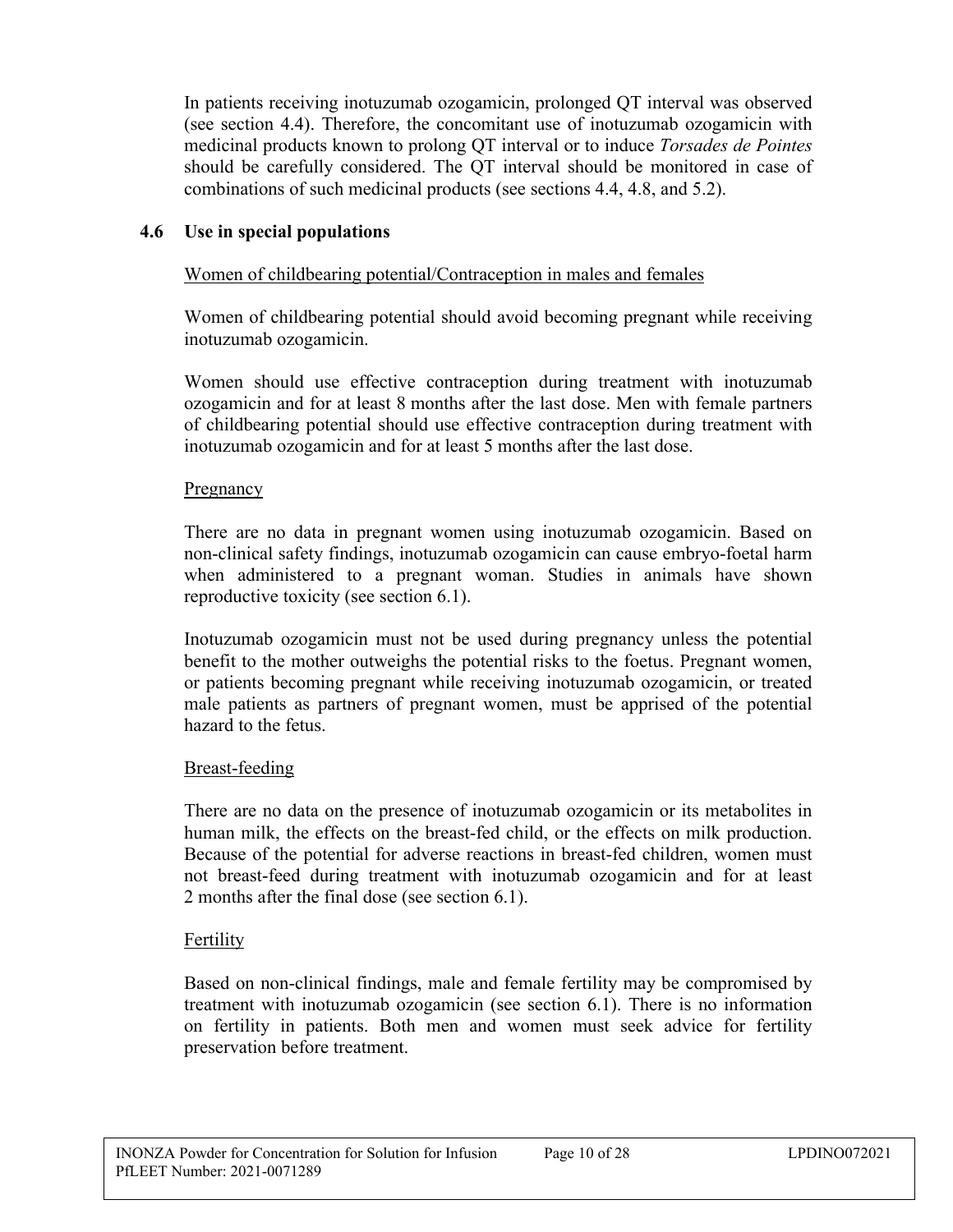#### **4.7 Effects on ability to drive and use machines**

Inotuzumab ozogamicin has moderate influence on the ability to drive and use machines. Patients may experience fatigue during treatment with inotuzumab ozogamicin (see section 4.8). Therefore, caution is recommended when driving or operating machines.

#### **4.8 Undesirable effects**

#### Summary of the safety profile

The most common  $(20\%)$  adverse reactions were thrombocytopenia  $(51\%).$ neutropenia (49%), infection (48%), anaemia (36%), leukopenia (35%), fatigue (35%), haemorrhage (33%), pyrexia (32%), nausea (31%), headache (28%), febrile neutropenia (26%), increased transaminases (26%), abdominal pain (23%), increased gamma-glutamyltransferase (21%), and hyperbilirubinaemia (21%).

In patients who received inotuzumab ozogamicin, the most common  $(\geq 2\%)$  serious adverse reactions were infection (23%), febrile neutropenia (11%), haemorrhage (5%), abdominal pain  $(3\%)$ , pyrexia  $(3\%)$ , VOD/SOS  $(2\%)$ , and fatigue  $(2\%)$ .

#### Tabulated list of adverse reactions

Table 5 shows the adverse reactions reported in patients with relapsed or refractory ALL who received inotuzumab ozogamicin.

The adverse reactions are presented by system organ class (SOC) and frequency categories, defined using the following convention: very common  $(\geq 1/10)$ , common  $(\geq 1/100$  to  $\leq 1/10$ ), uncommon ( $\geq 1/1,000$  to  $\leq 1/100$ ), rare ( $\geq 1/10,000$  to  $\leq 1/1,000$ ), very rare  $(\leq 1/10,000)$ , not known (cannot be estimated from the available data). Within each frequency grouping, adverse reactions are presented in order of decreasing seriousness.

| <b>MedDRA</b> System | <b>Very Common</b>                   | Common                            |
|----------------------|--------------------------------------|-----------------------------------|
| <b>Organ Class</b>   |                                      |                                   |
| Infections and       | Infection $(48\%)^a$ (includes       |                                   |
| infestations         | Sepsis and Bacteraemia [17%],        |                                   |
|                      | Fungal infection [9%],               |                                   |
|                      | Lower respiratory tract              |                                   |
|                      | infection $[12\%]$ , Upper           |                                   |
|                      | respiratory tract infection          |                                   |
|                      | [12%], Bacterial infection $[1\%]$ , |                                   |
|                      | Viral infection [7%],                |                                   |
|                      | Gastrointestinal infection [4%],     |                                   |
|                      | Skin infection $[4\%]$               |                                   |
| Blood and            | Febrile neutropenia (26%)            | Pancytopenia <sup>b</sup> $(2\%)$ |
| lymphatic system     | Neutropenia (49%)                    |                                   |
| disorders            | Thrombocytopenia (51%)               |                                   |

**Table 5. Adverse reactions reported in patients with relapsed or refractory Bcell precursor ALL who received Inotuzumab Ozogamicin**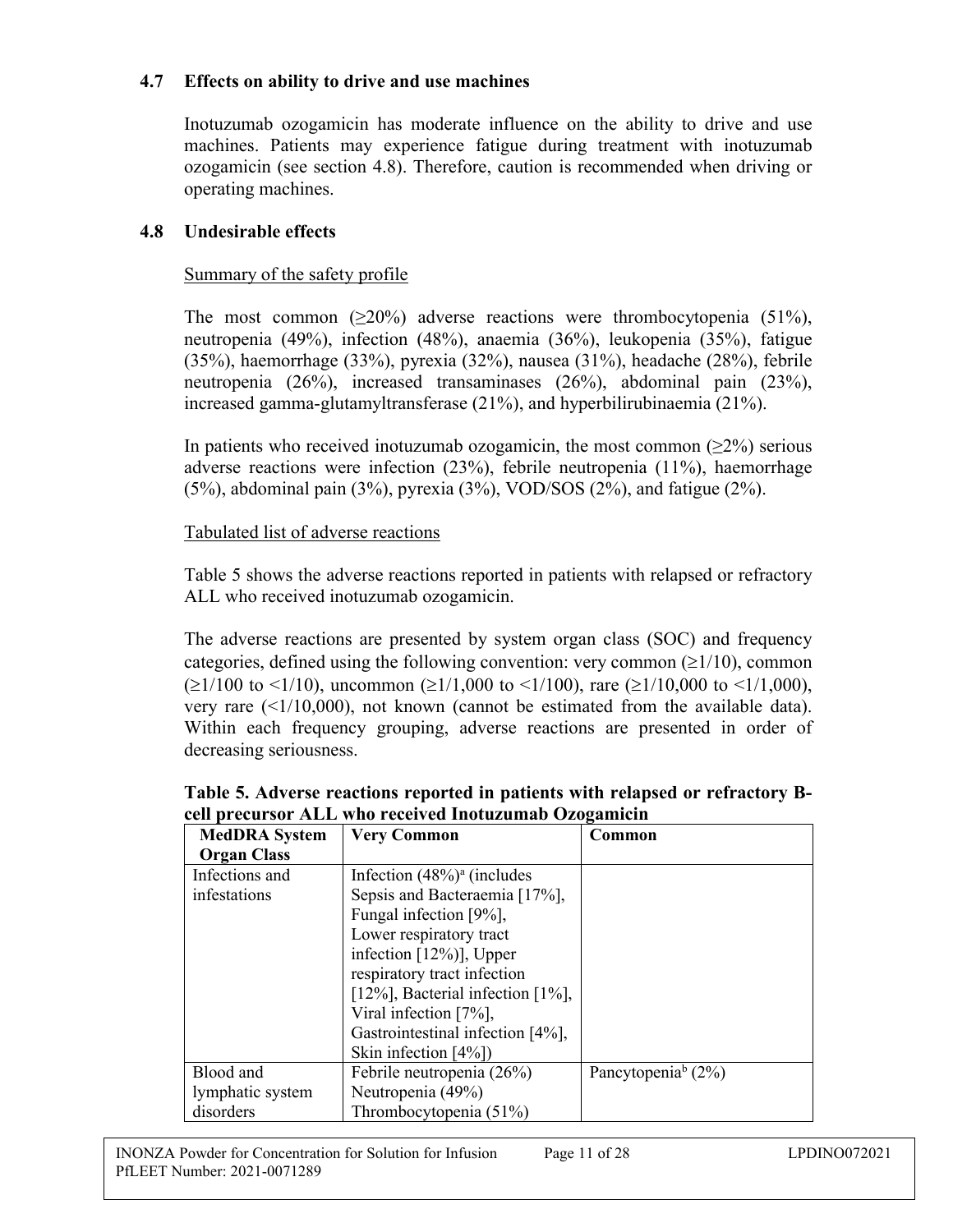|                     | Leukopenia (35%)                         |                                            |
|---------------------|------------------------------------------|--------------------------------------------|
|                     | Lymphopenia (18%)                        |                                            |
|                     | Anaemia (36%)                            |                                            |
| Immune system       |                                          | Hypersensitivity (1%)                      |
| disorders           |                                          |                                            |
| Metabolism and      | Decreased appetite (12%)                 | Tumour lysis syndrome (2%)                 |
| nutrition disorders |                                          | Hyperuricaemia (4%)                        |
| Nervous system      | Headache (28%)                           |                                            |
| disorders           |                                          |                                            |
| Vascular disorders  | Haemorrhage <sup>c</sup> (33%) (includes |                                            |
|                     | Central nervous system                   |                                            |
|                     | haemorrhage [1%], Upper                  |                                            |
|                     | gastrointestinal haemorrhage             |                                            |
|                     | [6%], Lower gastrointestinal             |                                            |
|                     | haemorrhage [4%], Epistaxis              |                                            |
|                     | $[15\%]$                                 |                                            |
| Gastrointestinal    | Abdominal pain (23%)                     | Ascites (4%)                               |
| disorders           | Vomiting (15%)                           | Abdominal distension $(6%)$                |
|                     | Diarrhoea (17%)                          |                                            |
|                     | Nausea (31%)                             |                                            |
|                     | Stomatitis (13%)                         |                                            |
|                     | Constipation (17%)                       |                                            |
| Hepatobiliary       | Hyperbilirubinaemia (21%)                | Venoocclusive liver disease                |
| disorders           | Increased transaminases (26%)            | (sinusoidal obstruction                    |
|                     | Increased GGT (21%)                      | syndrome) $(3\%$ [pre-HSCT] <sup>d</sup> ) |
|                     |                                          |                                            |
|                     |                                          |                                            |
|                     |                                          |                                            |
| General disorders   | Pyrexia (32%)                            |                                            |
| and administration  | Fatigue (35%)                            |                                            |
| site conditions     | Chills $(11\%)$                          |                                            |
| Investigations      | Increased alkaline phosphatase           | ECG QT prolonged (1%)                      |
|                     | (13%)                                    | Increased amylase (5%)                     |
|                     |                                          | Increased lipase (9%)                      |
| Injury, poisoning   | Infusion related reaction $(10\%)$       |                                            |
| and procedural      |                                          |                                            |
| complications       |                                          |                                            |

Adverse reactions included treatment-emergent, all-causality events that commenced on, or after Cycle 1 Day 1 within 42 days after the last dose of inotuzumab ozogamicin, but prior to the start of a new anticancer treatment (including HSCT).

Preferred terms were retrieved by applying the Medical Dictionary for Regulatory Activities (MedDRA) version 18.1.

Abbreviations: ALL=acute lymphoblastic leukaemia; ECG=electrocardiogram; GGT=gammaglutamyltransferase; HSCT=haematopoietic stem cell transplant.

a Infection also includes other types of infection (11%). Note: patients may have had >1 type of infection.

<sup>b</sup> Pancytopenia includes the following reported preferred terms: Bone marrow failure, Febrile bone marrow aplasia, and Pancytopenia.

 $\degree$  Haemorrhage also includes other types of haemorrhage (16%). Note: patients may have had  $>1$ type of haemorrhage.

<sup>d</sup> VOD includes 1 additional patient with Venoocclusive liver disease that occurred at Day 56 with no intervening HSCT. VOD/SOS was also reported in 18 patients after a subsequent HSCT.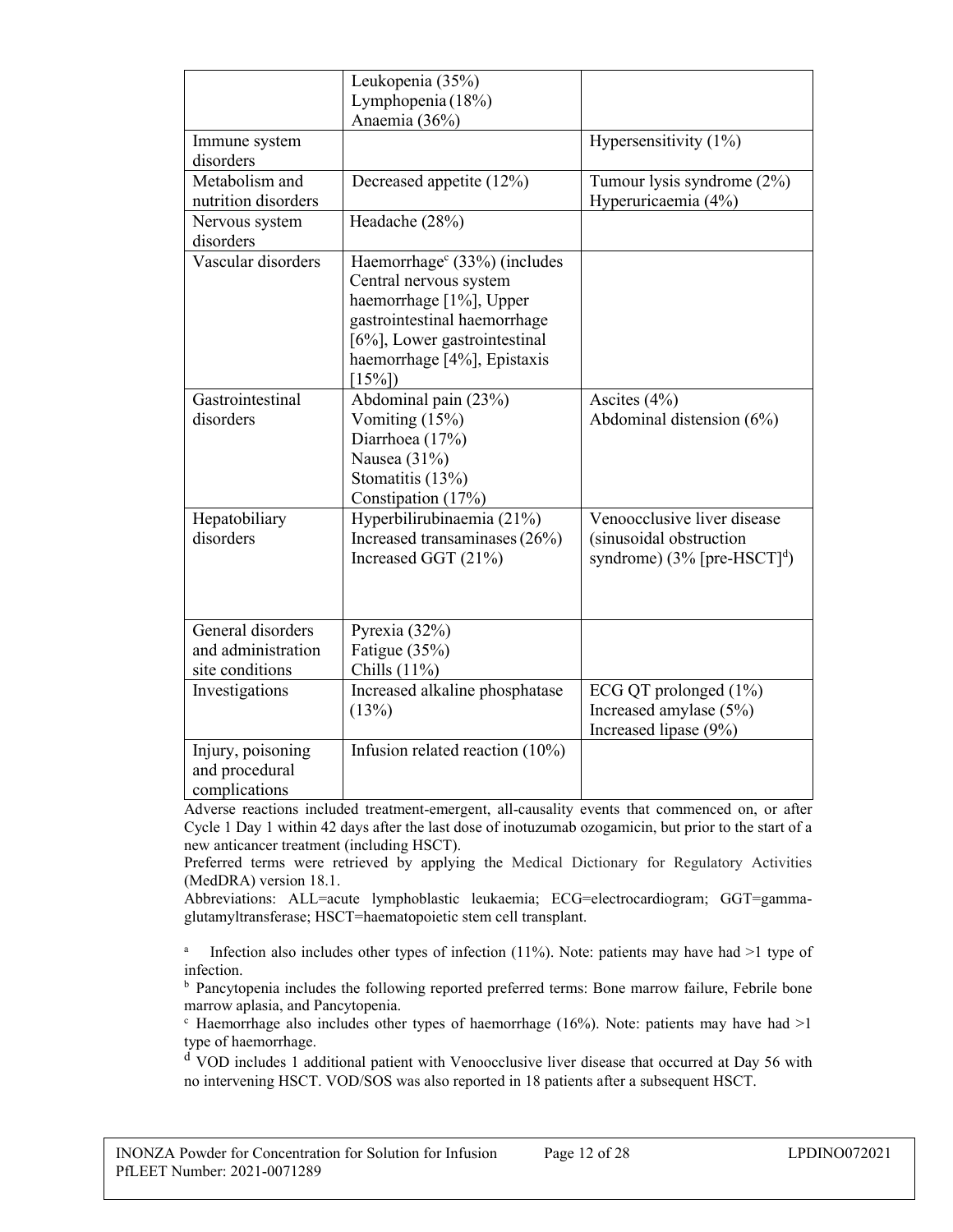## Description of selected adverse reactions

*Hepatotoxicity, including venoocclusive liver disease/sinusoidal obstruction syndrome (VOD/SOS)*

In the pivotal clinical study  $(N=164)$ , VOD/SOS was reported in 23 (14%) patients including 5 (3%) patients during study therapy or in follow-up without an intervening HSCT. Among the 79 patients who proceeded to a subsequent HSCT (8 of whom received additional salvage therapy after treatment with inotuzumab ozogamicin before proceeding to HSCT), VOD/SOS was reported in 18 (23%) patients. Five of the 18 VOD/SOS events that occurred post-HSCT were fatal (see section 5.2).

VOD/SOS was reported up to 56 days after the last dose of inotuzumab ozogamicin without an intervening HSCT. The median time from HSCT to onset of VOD/SOS was 15 days (range: 3-57 days). Of the 5 patients who experienced VOD/SOS during treatment with inotuzumab ozogamicin but without an intervening HSCT, 2 patients had also received an HSCT before inotuzumab ozogamicin treatment.

Among patients who proceeded to HSCT after inotuzumab ozogamicin treatment, VOD/SOS was reported in 5/11 (46%) patients who received an HSCT both prior to and after inotuzumab ozogamicin treatment and 13/68 (19%) patients who only received an HSCT after inotuzumab ozogamicin treatment.

Regarding other risk factors, VOD/SOS was reported in 6/11 (55%) patients who received a HSCT conditioning regimen containing 2 alkylating agents and 9/53 (17%) patients who received a HSCT conditioning regimen containing 1 alkylating agent, 7/17 (41%) patients who were  $\geq$ 55 years old and 11/62 (18%) patients who were  $\leq$  55 years old, and 7/12 (58%) patients with a serum bilirubin  $\geq$ ULN prior to HSCT and in 11/67 (16%) patients with a serum bilirubin <ULN prior to HSCT.

In the pivotal study  $(N=164)$ , hyperbilirubinaemia and increased transaminases were reported in 35 (21%) and 43 (26%) patients, respectively. Grade  $\geq$ 3 hyperbilirubinaemia and increased transaminases were reported in 9 (6%) and 11 (7%) patients, respectively. The median time to onset of hyperbilirubinaemia and increased transaminases was 73 days and 29 days, respectively.

For clinical management of hepatotoxicity, including VOD/SOS, see section 4.4.

# *Myelosuppression/cytopenias*

In the pivotal study  $(N=164)$ , thrombocytopenia and neutropenia were reported in 83 (51%) and 81 (49%) patients, respectively. Grade 3 thrombocytopenia and neutropenia were reported in 23 (14%) and 33 (20%) patients, respectively. Grade 4 thrombocytopenia and neutropenia were reported in 46 (28%) and 45 (27%) patients, respectively. Febrile neutropenia, which may be life-threatening, was reported in 43 (26%) patients.

For clinical management of myelosuppression/cytopenias, see section 4.4.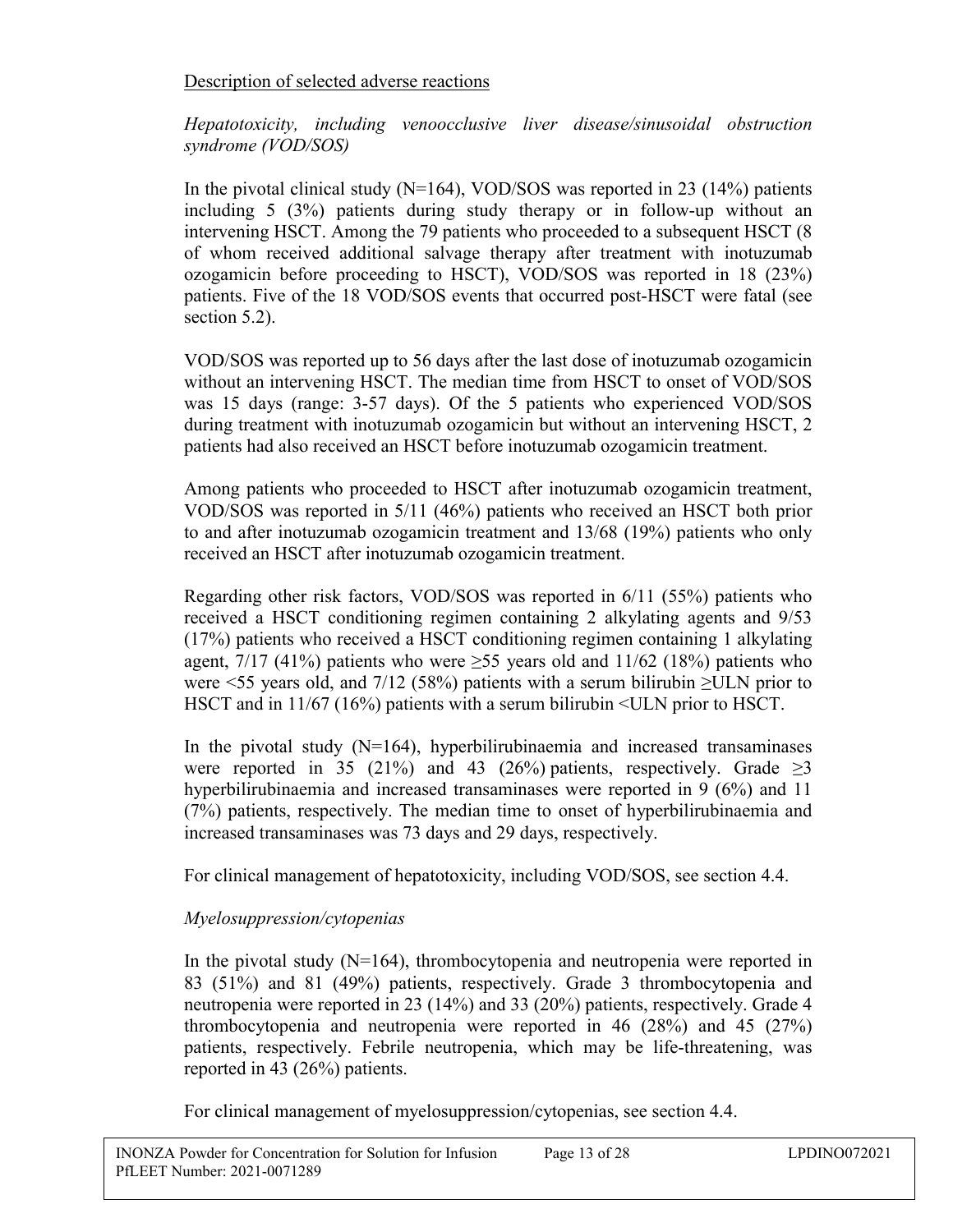## *Infections*

In the pivotal study  $(N=164)$ , infections, including serious infections, some of which were life-threatening or fatal, were reported in 79 (48%) patients. The frequencies of specific infections were: sepsis and bacteraemia (17%), lower respiratory tract infection (12%), upper respiratory tract infection (12%), fungal infection (9%), viral infection (7%), gastrointestinal infection (4%), skin infection (4%), and bacterial infection (1%). Fatal infections, including pneumonia, neutropenic sepsis, sepsis, septic shock, and pseudomonal sepsis, were reported in 8 (5%) patients.

For clinical management of infections, see section 4.4.

## *Bleeding/haemorrhage*

In the pivotal clinical study (N=164), bleeding/haemorrhagic events, mostly mild in severity, were reported in 54/(33%) patients. The frequencies of specific bleeding/haemorrhagic events were: epistaxis (15%), upper gastrointestinal haemorrhage (6%), lower gastrointestinal haemorrhage (4%), and central nervous system (CNS) haemorrhage (1%). Grade 3/4 bleeding/haemorrhagic events were reported in 8/164 (5%) patients. One Grade 5 bleeding/haemorrhagic event (intra-abdominal haemorrhage) was reported.

For clinical management of bleeding/haemorrhagic events, see section 4.4.

## *Infusion related reactions*

In the pivotal study ( $N=164$ ), infusion related reactions were reported in 17 (10%) patients. All events were Grade  $\leq 2$  in severity. Infusion related reactions generally occurred in Cycle 1 and shortly after the end of the inotuzumab ozogamicin infusion and resolved spontaneously or with medical management.

For clinical management of infusion related reactions, see section 4.4.

# *Tumour lysis syndrome (TLS)*

In the pivotal study  $(N=164)$ , TLS, which may be life-threatening or fatal, was reported in 4/164 (2%) patients. Grade 3/4 TLS was reported in 3 (2%) patients. TLS occurred shortly after the end of the inotuzumab ozogamicin infusion and resolved with medical management.

For clinical management of TLS, see section 4.4.

# *QT interval prolongation*

In the pivotal study  $(N=164)$ , maximum increases in QT interval corrected for heart rate using the Fridericia formula (QTcF)  $\geq$ 30 msec and  $\geq$ 60 msec from baseline were measured in 30/162 (19%) and 4/162 (3%) patient, respectively. An increase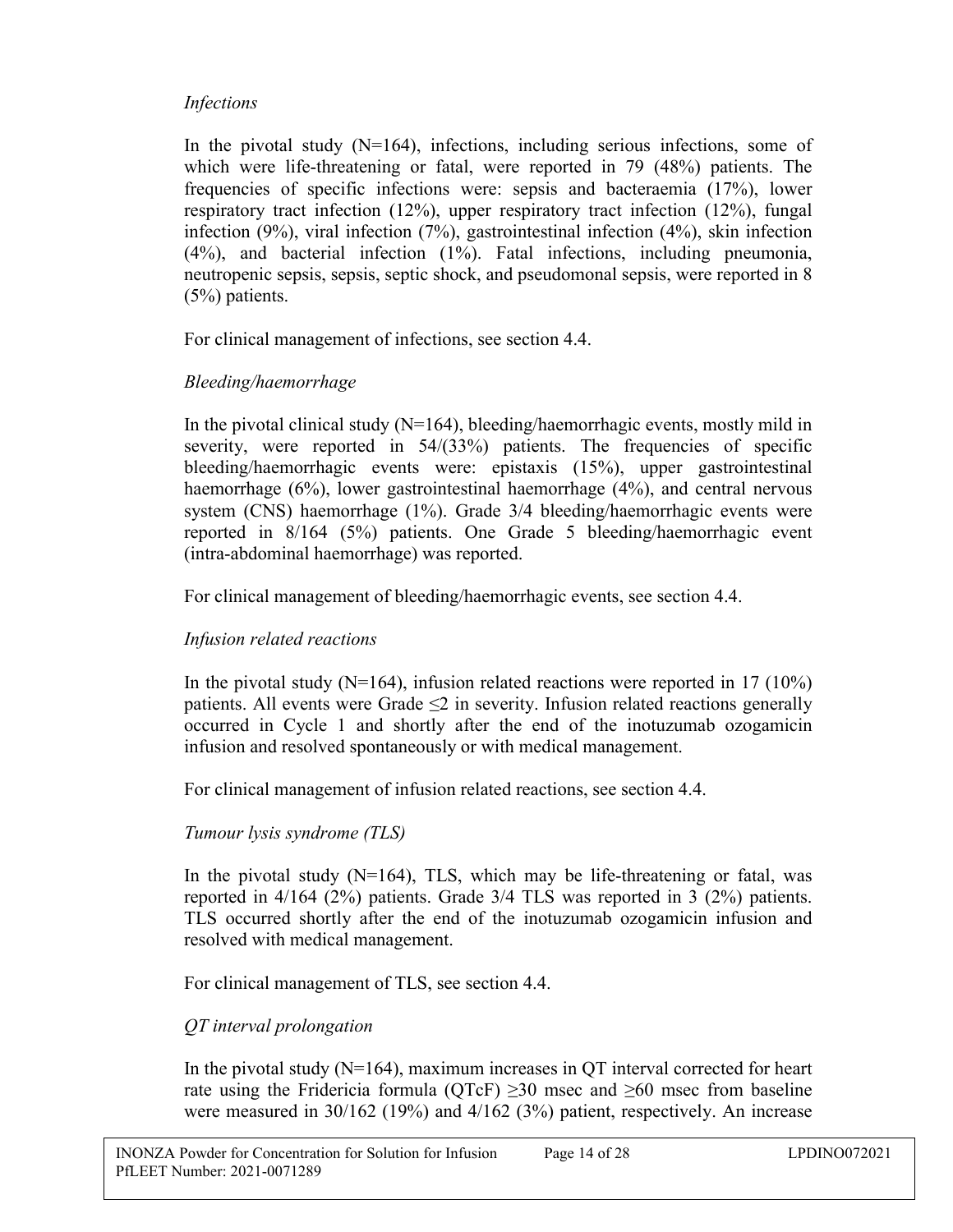in QTcF interval of  $> 450$  msec was observed in 26/162 (16%) patients. No patients had an increase in QTcF interval >500 msec. Grade 2 QT interval prolongation was reported in 2/164 (1%) patients. No Grade  $\geq$  2 QT interval prolongation or events of *Torsades de Pointes* were reported.

For periodic monitoring of ECG and electrolyte levels, see section 4.4.

## *Increased amylase and lipase*

In the pivotal study  $(N=164)$ , increases in amylase and lipase were reported in 8 (5%) and 15 (9%) patients, respectively. Increases in Grade  $\geq$ 3 amylase and lipase were reported in 3 (2%) and 7 (4%) patients, respectively.

For periodic monitoring of increased amylase and lipase, see section 4.4.

## Immunogenicity

In clinical studies of inotuzumab ozogamicin in patients with relapsed or refractory ALL, 7/236 (3%) patients tested positive for anti-inotuzumab ozogamicin antibodies. No patients tested positive for neutralising anti-inotuzumab ozogamicin antibodies. In patients who tested positive for anti-inotuzumab ozogamicin antibodies, no effect on clearance of inotuzumab ozogamicin was detected based on population-pharmacokinetic analysis. The number of patients was too small to assess the impact of anti-inotuzumab ozogamicin antibodies on efficacy and safety.

## Reporting of suspected adverse reactions

Reporting suspected adverse reactions after authorisation of the medicinal product is important. It allows continued monitoring of the benefit/risk balance of the medicinal product. Healthcare professionals are asked to report any suspected adverse reactions.

# **4.9 Overdose**

In clinical studies in patients with relapsed or refractory ALL, the maximum single and multiple doses of inotuzumab ozogamicin were 0.8 mg/m<sup>2</sup> and 1.8 mg/m<sup>2</sup>, respectively, per cycle, given as 3 divided doses on Days 1 (0.8 mg/m<sup>2</sup>), 8 (0.5  $mg/m<sup>2</sup>$ ), and 15 (0.5 mg/m<sup>2</sup>) (see section 4.2). Overdoses may result in adverse reactions that are consistent with the reactions observed at the recommended therapeutic dose (see section 4.8).

In the event of an overdose, the infusion should be temporarily interrupted and patients should be monitored for liver and haematological toxicities (see section 4.2). Re-initiation of inotuzumab ozogamicin at the correct therapeutic dose should be considered when all toxicities have resolved.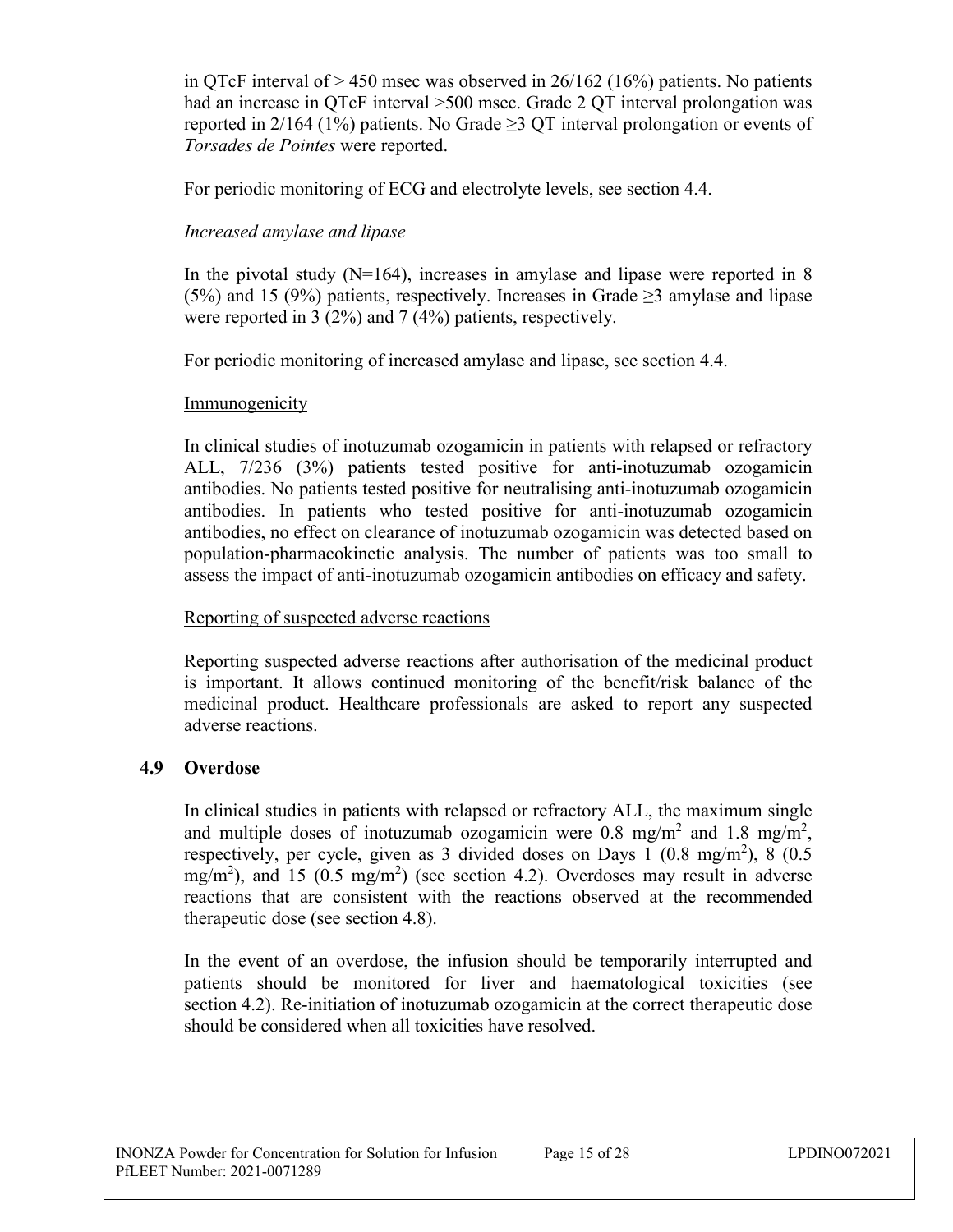## **5. PHARMACOLOGICAL PROPERTIES**

## **5.1 Mechanism of action**

Inotuzumab ozogamicin is an ADC composed of a CD22-directed monoclonal antibody that is covalently linked to N-acetyl-gamma-calicheamicin dimethylhydrazide. Inotuzumab is a humanised immunoglobulin class G subtype 4 (IgG4) antibody that specifically recognises human CD22. The small molecule, N-acetyl-gamma-calicheamicin, is a cytotoxic product.

N-acetyl-gamma-calicheamicin is covalently attached to the antibody via an acidcleavable linker. Nonclinical data suggest that the anticancer activity of inotuzumab ozogamicin is due to the binding of the ADC to CD22-expressing tumour cells, followed by internalisation of the ADC-CD22 complex, and the intracellular release of N-acetyl-gamma-calicheamicin dimethylhydrazide via hydrolytic cleavage of the linker. Activation of N-acetyl-gamma-calicheamicin dimethylhydrazide induces double-stranded DNA breaks, subsequently inducing cell cycle arrest and apoptotic cell death.

## **5.2. Pharmacodynamic properties**

Pharmacotherapeutic group: Antineoplastic agents, other Antineoplastic agent, monoclonal antibodies, ATC code: L01XC26.

## Clinical efficacy and safety

*Patients with relapsed or refractory ALL who have received 1 or 2 prior treatment regimens for ALL - Study 1*

The safety and efficacy of inotuzumab ozogamicin in patients with relapsed or refractory CD22-positive ALL were evaluated in an open-label, international, multicentre, Phase 3 study (Study 1) in which patients were randomised to receive inotuzumab ozogamicin (N=164 [164 received treatment]) or Investigator's choice of chemotherapy (N=162 [143 received treatment]), specifically fludarabine plus cytarabine plus granulocyte colony-stimulating factor (FLAG) (N=102 [93 received treatment]), mitoxantrone/cytarabine (MXN/Ara-C) (N=38 [33 received treatment]), or high dose cytarabine (HIDAC) (N=22 [17 received treatment]).

Eligible patients were  $\geq$ 18 years of age with Philadelphia chromosome negative (Ph<sup>-</sup>) or Ph<sup>+</sup> relapsed or refractory B-cell CD22-positive precursor ALL.

CD22 expression was assessed using flow cytometry based on bone marrow aspirate. In patients with an inadequate bone marrow aspirate sample, a peripheral blood sample was tested. Alternatively, CD22 expression was assessed using immunohistochemistry in patients with an inadequate bone marrow aspirate and insufficient circulating blasts.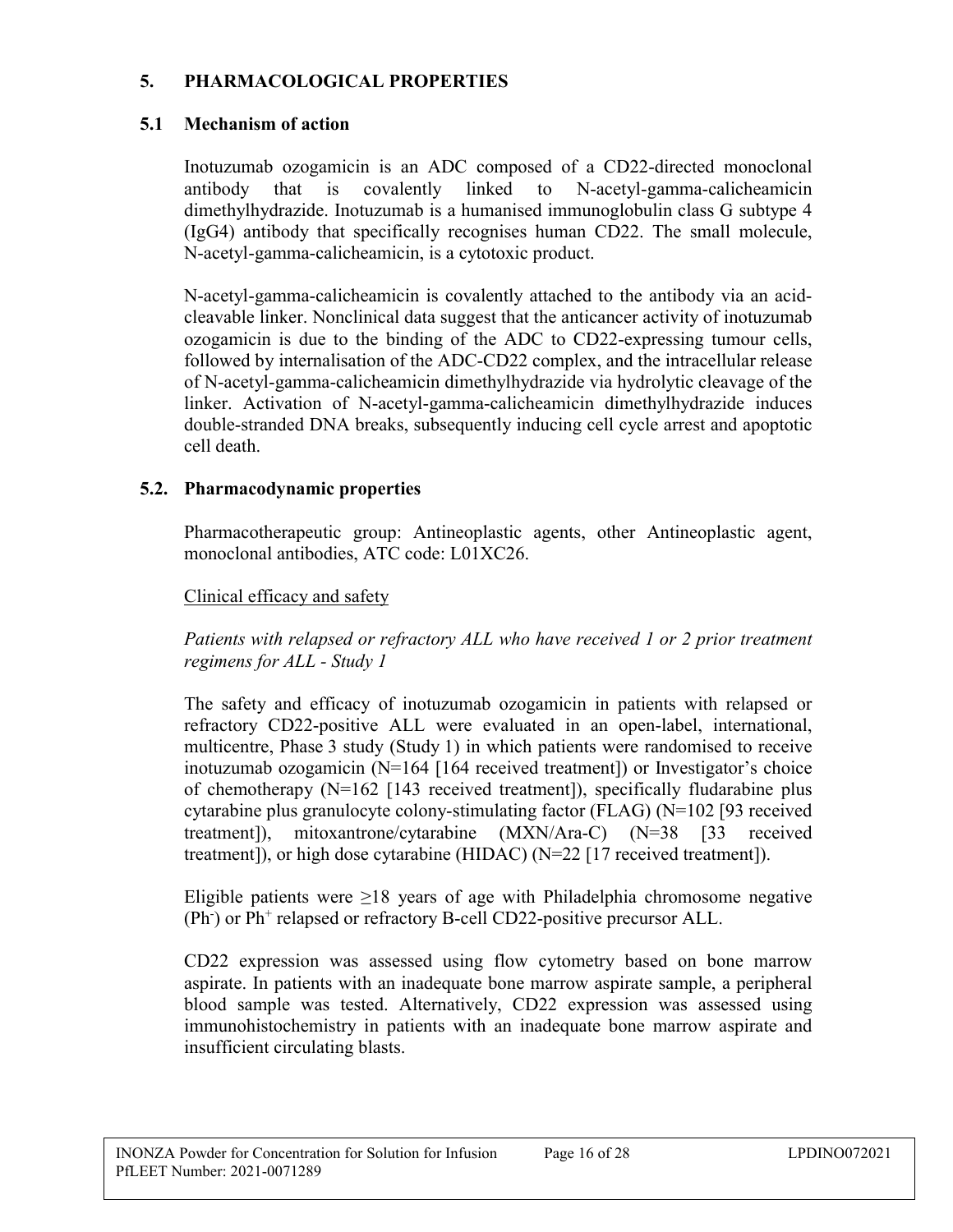In the clinical study, the sensitivity of some local tests was lower than the central laboratory test. Therefore only validated tests with demonstrated high sensitivity should be used.

All patients were required to have  $>5\%$  bone marrow blasts and to have received 1 or 2 prior induction chemotherapy regimens for ALL. Patients with  $Ph<sup>+</sup>$  B-cell precursor ALL were required to have failed treatment with at least 1 second or third generation TKI and standard chemotherapy. Table 1 (see section 4.2) shows the dosing regimen used to treat patients.

The co-primary endpoints were CR/CRi, assessed by a blinded independent endpoint adjudication committee (EAC), and overall survival (OS). The secondary endpoints included MRD negativity, duration of remission (DoR), HSCT rate, and progression-free survival (PFS).

The primary analysis of CR/CRi and MRD negativity was conducted in the initial 218 randomised patients and the analysis of OS, PFS, DoR, and HSCT rate was conducted in all 326 randomised patients.

Among all 326 randomised patients (ITT population), 215 (66%) patients had received 1 prior treatment regimen and 108 (33%) patients had received 2 prior treatment regimens for ALL. The median age was 47 years (range: 18-79 years), 206 (63%) patients had a duration of first remission <12 months, and 55 (17%) patients had undergone an HSCT prior to receiving inotuzumab ozogamicin or Investigator's choice of chemotherapy. The 2 treatment groups were generally balanced with respect to the baseline demographics and disease characteristics. A total of 276 (85%) patients had Ph<sup>-</sup> ALL. Of the 49 (15%) patients with Ph<sup>+</sup> ALL, 4 patients did not receive a prior TKI, 28 patients received 1 prior TKI, and 17 patients received 2 prior TKIs. Dasatinib was the most commonly received TKI (42 patients) followed by imatinib (24 patients).

Baseline characteristics were similar in the initial 218 patients randomised.

Of the 326 patients (ITT population), 253 patients had samples that were evaluable for CD22 testing by both local and central laboratory. By central and local laboratory tests, 231/253 (91.3%) patients and 130/253 (51.4%) patients, respectively, had  $\geq 70\%$  CD22-positive leukaemic blasts at baseline.

Table 6 shows the efficacy results from this study.

**Table 6. Study 1: Efficacy results in patients ≥18 years of age with relapsed or refractory B-cell precursor ALL who received 1 or 2 prior treatment regimens for ALL**

|                               | <b>Inotuzumab Ozogamicin</b><br>$(N=109)$ | HIDAC, FLAG, or<br>$MXN/Area-C (N=109)$ |
|-------------------------------|-------------------------------------------|-----------------------------------------|
| $CR^a/CRi^b$ ; n (%) [95% CI] | 88 (80.7%)<br>$[72.1\% - 87.7\%]$         | $32(29.4\%)$<br>$[21.0\% - 38.8\%]$     |
|                               | 2-sided p-value $\leq 0.0001$             |                                         |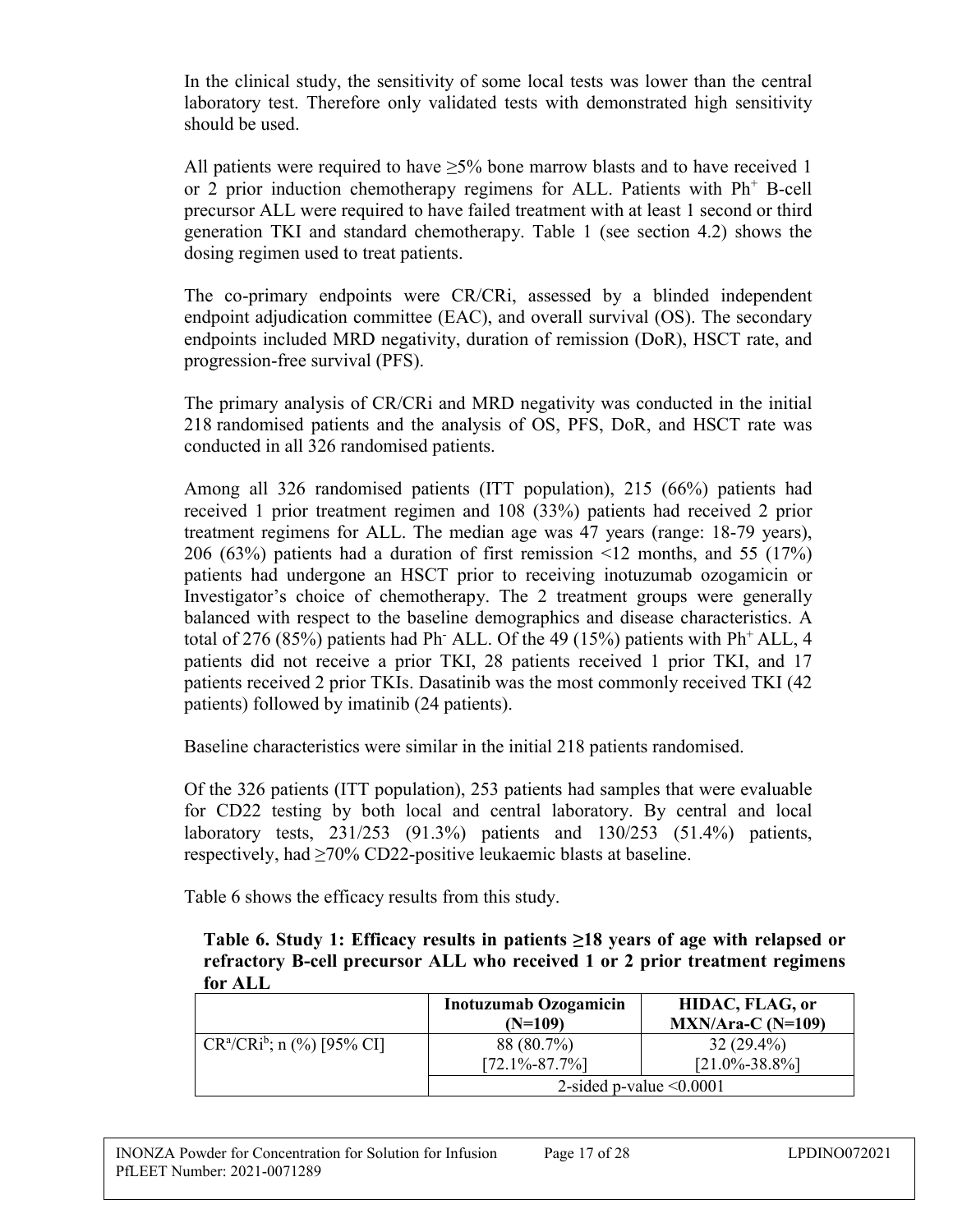| 39 (35.8%)                   | 19 (17.4%)                                                                                                                                                                                                                                                                    |  |
|------------------------------|-------------------------------------------------------------------------------------------------------------------------------------------------------------------------------------------------------------------------------------------------------------------------------|--|
| $[26.8\% - 45.5\%]$          | $[10.8\% - 25.9\%]$                                                                                                                                                                                                                                                           |  |
| 2-sided p-value $= 0.0022$   |                                                                                                                                                                                                                                                                               |  |
| 49 (45.0%)                   | $13(11.9\%)$                                                                                                                                                                                                                                                                  |  |
| $[35.4\%$ -54.8%]            | $[6.5\% - 19.5\%]$                                                                                                                                                                                                                                                            |  |
|                              |                                                                                                                                                                                                                                                                               |  |
| 69/88 (78.4%)                | $9/32(28.1\%)$                                                                                                                                                                                                                                                                |  |
| $68.4\% - 86.5\%$            | $[13.7\% - 46.7\%]$                                                                                                                                                                                                                                                           |  |
|                              |                                                                                                                                                                                                                                                                               |  |
| <b>Inotuzumab Ozogamicin</b> | HIDAC, FLAG, or                                                                                                                                                                                                                                                               |  |
| $(N=164)$                    | $MXN/Area-C (N=162)$                                                                                                                                                                                                                                                          |  |
| 7.7                          | 6.2                                                                                                                                                                                                                                                                           |  |
| [6.0 to 9.2]                 | [4.7 to 8.3]                                                                                                                                                                                                                                                                  |  |
|                              |                                                                                                                                                                                                                                                                               |  |
| 2-sided p-value $= 0.0210$   |                                                                                                                                                                                                                                                                               |  |
| 5.0                          | 1.7                                                                                                                                                                                                                                                                           |  |
| $[3.9 - 5.8]$                | $[1.4 - 2.1]$                                                                                                                                                                                                                                                                 |  |
|                              |                                                                                                                                                                                                                                                                               |  |
|                              |                                                                                                                                                                                                                                                                               |  |
| 3.7                          | 0.0                                                                                                                                                                                                                                                                           |  |
| [2.8 to 4.6]                 | $-,-$                                                                                                                                                                                                                                                                         |  |
|                              |                                                                                                                                                                                                                                                                               |  |
|                              |                                                                                                                                                                                                                                                                               |  |
|                              | 2-sided p-value $\leq 0.0001$<br>2-sided p-value $\leq 0.0001$<br>Hazard ratio [95% CI] = 0.751 [0.588-0.959]<br>Hazard ratio [95% CI] = 0.450 [0.348-0.581]<br>2-sided p-value $\leq 0.0001$<br>Hazard ratio [95% CI] = 0.471 [0.366-0.606]<br>2-sided p-value $\leq 0.0001$ |  |

Abbreviations: ALL=acute lymphoblastic leukaemia; ANC=absolute neutrophil counts; Ara-C=cytarabine; CI=confidence interval; CR=complete remission; CRi=complete remission with incomplete haematological recovery; DoR=duration of remission; EAC=Endpoint Adjudication Committee; FLAG=fludarabine + cytarabine + granulocyte colony-stimulating factor; HIDAC=high dose cytarabine; HSCT=haematopoietic stem cell transplant; ITT=intent-to-treat; MRD=minimal residual disease; MXN=mitoxantrone; N/n=number of patients; OS=overall survival; PFS=progression-free survival.

- <sup>a</sup> CR, per EAC, was defined as  $\leq 5\%$  blasts in the bone marrow and the absence of peripheral blood leukaemic blasts, full recovery of peripheral blood counts (platelets  $\geq 100 \times 10^9$ /L and ANC  $\geq 1 \times 10^9$ /L) and resolution of any extramedullary disease.
- <sup>b</sup> CRi, per EAC, was defined as  $\lt 5\%$  blasts in the bone marrow and the absence of peripheral blood leukaemic blasts, partial recovery of peripheral blood counts (platelets  $\leq 100 \times 10^9$ /L and/or ANC  $< 1 \times 10^{9}$ /L) and resolution of any extramedullary disease.
- <sup>c</sup> MRD negativity was defined by flow cytometry as leukaemic cells comprising  $\leq 1 \times 10^{-4}$  ( $\leq 0.01\%$ ) of bone marrow nucleated cells.
- <sup>d</sup> Rate was defined as number of patients who achieved MRD negativity divided by the total number of patients who achieved CR/CRi per EAC.
- <sup>e</sup> PFS was defined as the time from date of randomisation to earliest date of the following events: death, progressive disease (including objective progression, relapse from CR/CRi, treatment discontinuation due to global deterioration of health status), and start of new induction therapy or post-therapy HSCT without achieving CR/CRi.
- f In the standard definition of PFS, defined as the time from date of randomisation to earliest date of the following events: death, progressive disease (including objective progression and relapse from CR/CRi), the HR was  $0.568$  (2-sided p-value = 0.0002) and median PFS was 5.6 months and 3.7 months in the inotuzumab ozogamicin and Investigator's choice of chemotherapy arm, respectively.
- <sup>g</sup> Duration of remission was defined as the time since first response of  $CR<sup>a</sup>$  or  $CR<sup>b</sup>$  per Investigator's assessment to the date of a PFS event or censoring date if no PFS event was documented. Analysis was based on the ITT population with patients without remission being given a duration of zero and considered an event.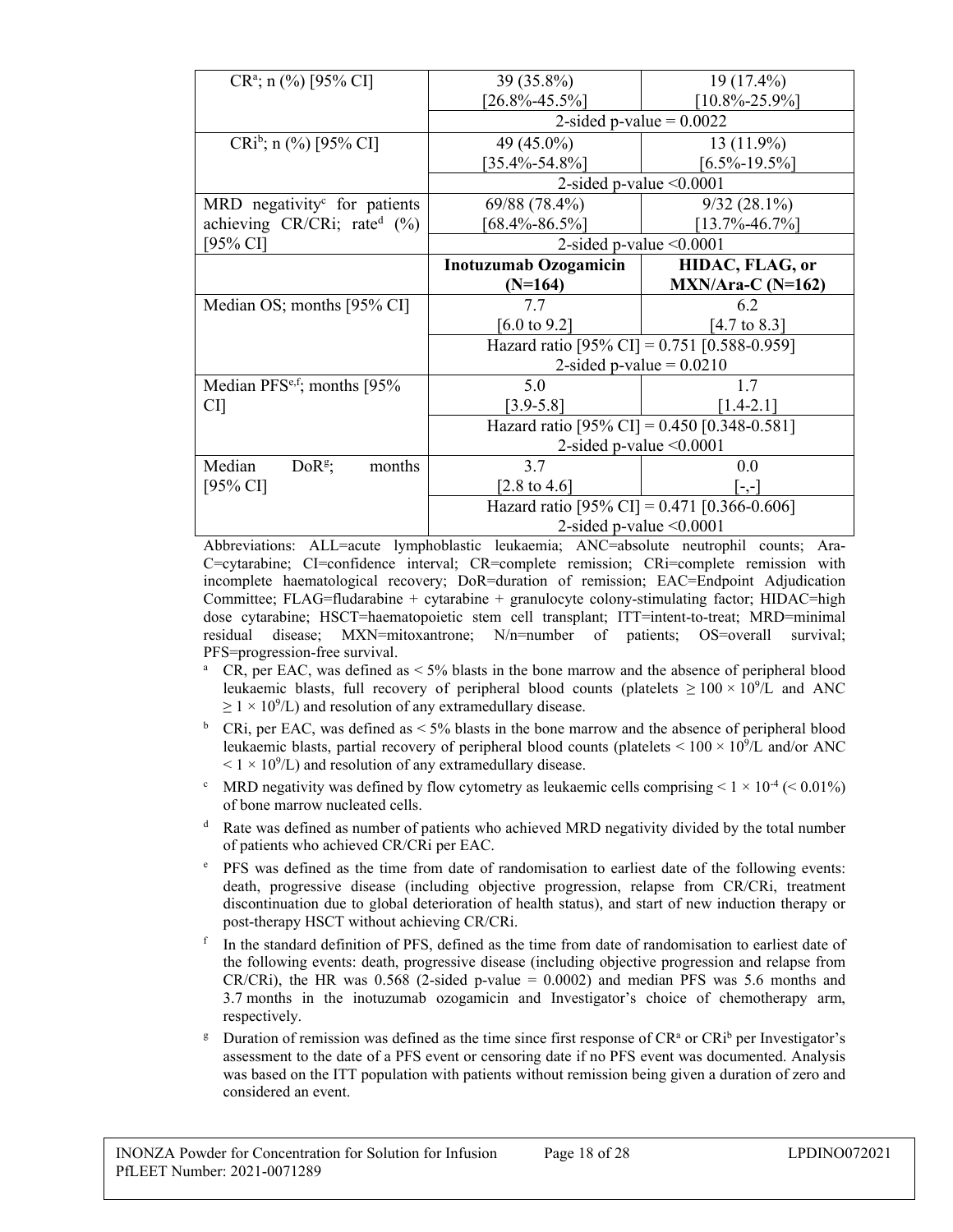Among the initial 218 randomised patients, 64/88 (73%) and 21/88 (24%) of responding patients per EAC achieved a CR/CRi in Cycles 1 and 2, respectively, in the inotuzumab ozogamicin arm. No additional patients achieved CR/CRi after Cycle 3 in the inotuzumab ozogamicin arm.

CR/CRi and MRD negativity findings in the initial 218 randomised patients were consistent with those seen in all 326 randomised patients.

Among all 326 randomised patients, the survival probability at 24 months was 22.8% in the inotuzumab ozogamicin arm and 10% in the Investigator's choice of chemotherapy arm.

A total of 79/164 (48.2%) patients in the inotuzumab ozogamicin arm and 36/162 (22.2%) patients in the Investigator's choice of chemotherapy arm had a follow-up HSCT. This included 70 and 18 patients in the inotuzumab ozogamicin and Investigator's choice of chemotherapy arm, respectively, who proceeded directly to HSCT. In those patients who proceeded directly to HSCT, there was a median gap of 4.8 weeks (range: 1-19 weeks) between the last dose of inotuzumab ozogamicin and HSCT. The OS improvement for inotuzumab ozogamicin versus Investigator's choice of chemotherapy arm was seen in patients who underwent HSCT. Although there was a higher frequency of early deaths post-HSCT (at Day 100) in the inotuzumab ozogamicin arm, there was evidence of a late survival benefit for inotuzumab ozogamicin. In patients who underwent a follow-up HSCT, the median OS was 11.9 months (95% CI: 9.2, 20.6) for inotuzumab ozogamicin versus 19.8 months (95% CI: 14.6, 26.7) for Investigator's choice of chemotherapy. At month 24, the survival probability was 38.0% (95% CI: 27.4, 48.5) versus 35.5% (95% CI: 20.1, 51.3) for inotuzumab ozogamicin and Investigator's choice of chemotherapy, respectively. Furthermore, at month 24, the survival probability was 38.0% (95% CI: 27.4, 48.5) for patients who underwent a follow-up HSCT compared to 8.0% (95% CI: 3.3, 15.3) for patients who did not undergo a follow-up HSCT in the inotuzumab ozogamicin arm.

Inotuzumab ozogamicin improved OS versus Investigator's choice of chemotherapy for all stratification factors including duration of first remission  $\geq 12$ months, Salvage 1 status, and age at randomisation <55 years. There was also a trend for better OS with inotuzumab ozogamicin for patients with other prognostic factors (Ph<sup>-</sup>, no prior HSCT,  $\geq$  90% leukaemic blasts CD22-positive at baseline, no baseline peripheral blasts, and baseline haemoglobin  $\geq 10$  g/dL, based on exploratory analyses). Patients with mixed-lineage leukaemia (MLL) gene rearrangements, including t (4;11), that generally have lower CD22 expression prior to treatment, had a worse OS outcome following treatment with inotuzumab ozogamicin or Investigator's choice of chemotherapy.

For patient-reported outcomes, most functioning and symptom scores were in favour of inotuzumab ozogamicin compared to Investigator's choice of chemotherapy. Patient-reported outcomes measured using the European Organisation for Research and Treatment of Cancer Quality of Life Core Questionnaire (EORTC QLQ-C30), were significantly better for inotuzumab ozogamicin by estimated mean postbaseline scores (Inotuzumab ozogamicin and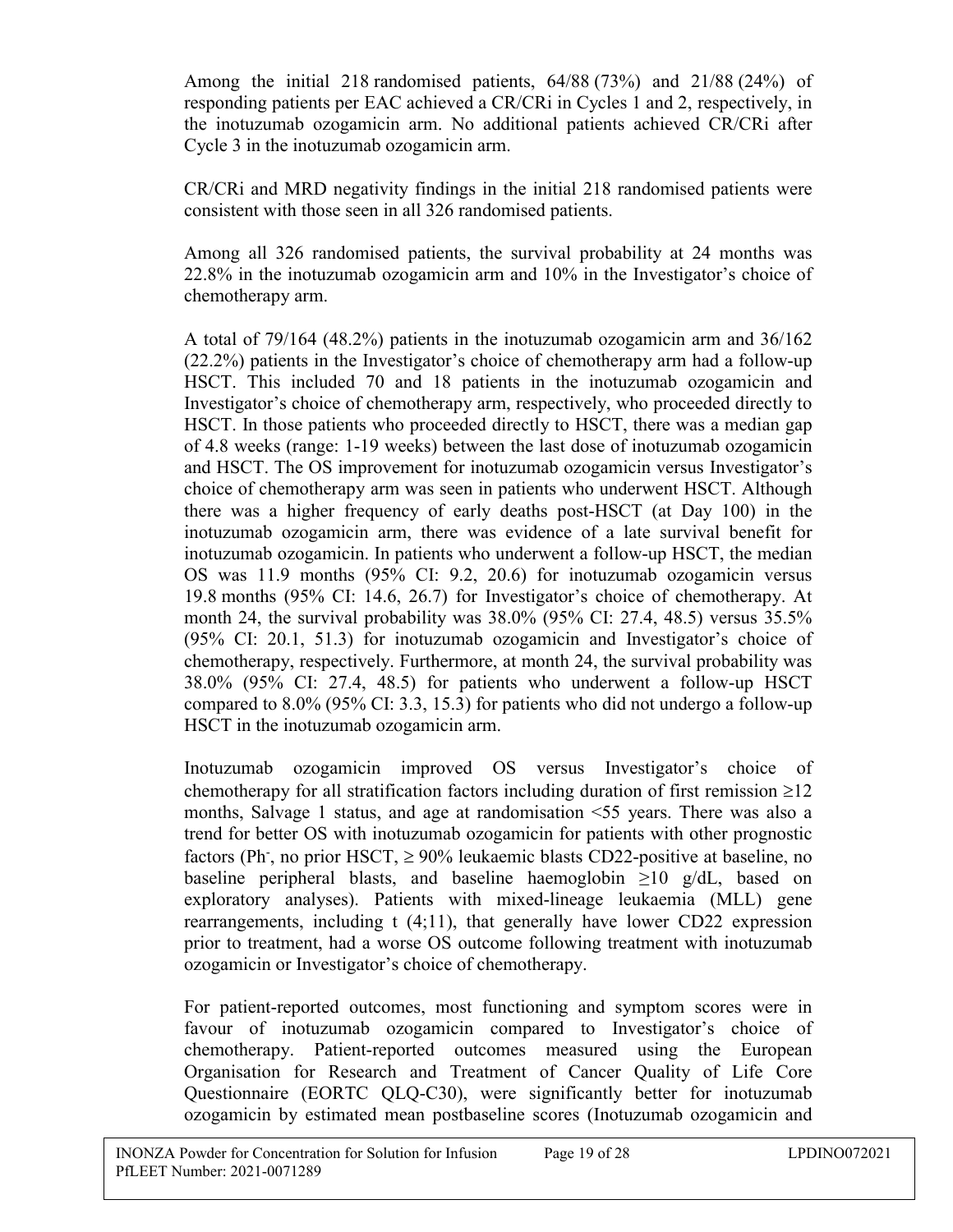Investigator's choice of chemotherapy, respectively) for role functioning (64.7 versus 53.4, improvement grade small), physical functioning (75.0 versus 68.1, improvement grade small), social functioning (68.1 versus 59.8, improvement grade medium), and appetite loss (17.6 versus 26.3, improvement grade small) compared to Investigator's choice of chemotherapy. There was a trend in favour of inotuzumab ozogamicin, improvement grade small, for estimated mean postbaseline scores (Inotuzumab ozogamicin and Investigator's choice, respectively) in global health status/Quality of Life (QoL) (62.1 versus 57.8), cognitive functioning (85.3 versus 82.5), dyspnoea (14.7 versus 19.4), diarrhoea (5.9 versus 8.9), fatigue (35.0 versus 39.4). There was a trend in favour of Inotuzumab ozogamicin for estimated mean postbaseline scores from the EuroQoL 5 Dimension (EQ-5D) questionnaire, (Inotuzumab ozogamicin and Investigator's choice of chemotherapy, respectively) for the EQ-5D index (0.80 versus 0.76, minimally important difference for cancer  $= 0.06$ ).

## *Patients with relapsed or refractory ALL who have received 2 or more prior treatment regimens for ALL - Study 2*

The safety and efficacy of inotuzumab ozogamicin were evaluated in a single-arm, open-label, multicentre Phase 1/2 study (Study 2). Eligible patients were ≥18 years of age with relapsed or refractory B-cell precursor ALL.

Of 93 screened patients, 72 patients were assigned to study drug and treated with inotuzumab ozogamicin. The median age was 45 years (range 20-79); 76.4% were Salvage status  $\geq$ 2; 31.9% had received a prior HSCT and 22.2% were Ph<sup>+</sup>. The most common reasons for treatment discontinuation were: disease progression/relapse (30 [41.7%)], resistant disease (4 [5.6%]); HSCT (18 [25.0%]), and adverse events  $(13 [18.1\%])$ .

In the Phase 1 portion of the study, 37 patients received inotuzumab ozogamicin at a total dose of 1.2 mg/m<sup>2</sup> (n=3), 1.6 mg/m<sup>2</sup> (n=12), or 1.8 mg/m<sup>2</sup> (n=22). The recommended inotuzumab ozogamicin dose was determined to be 1.8 mg/m<sup>2</sup>/cycle administered at a dose of 0.8 mg/m<sup>2</sup> on Day 1 and 0.5 mg/m<sup>2</sup> on Days 8 and 15 of a 28-day cycle with a dose reduction upon achieving CR/CRi.

In the Phase 2 portion of the study, patients had to have received at least 2 prior treatment regimens for ALL and patients with  $Ph<sup>+</sup>$  B-cell ALL had to have failed treatment with at least 1 TKI. Of the 9 patients with  $Ph<sup>+</sup> B-cell ALL$ , 1 patient had received 1 previous TKI and 1 patient had received no prior TKIs.

Table 7 shows the efficacy results from this study.

#### **Table 7. Study 2: Efficacy results in patients ≥ 18 years of age with relapsed or refractory B-cell precursor ALL who received 2 or more prior treatment regimens for ALL**

|                                                             | Inotuzumab Ozogamicin $(N=35)$ |
|-------------------------------------------------------------|--------------------------------|
| $\Gamma$ CR <sup>a</sup> /CRi <sup>b</sup> ; n (%) [95% CI] | $24(68.6\%)$                   |
|                                                             | $[50.7\% - 83.2\%]$            |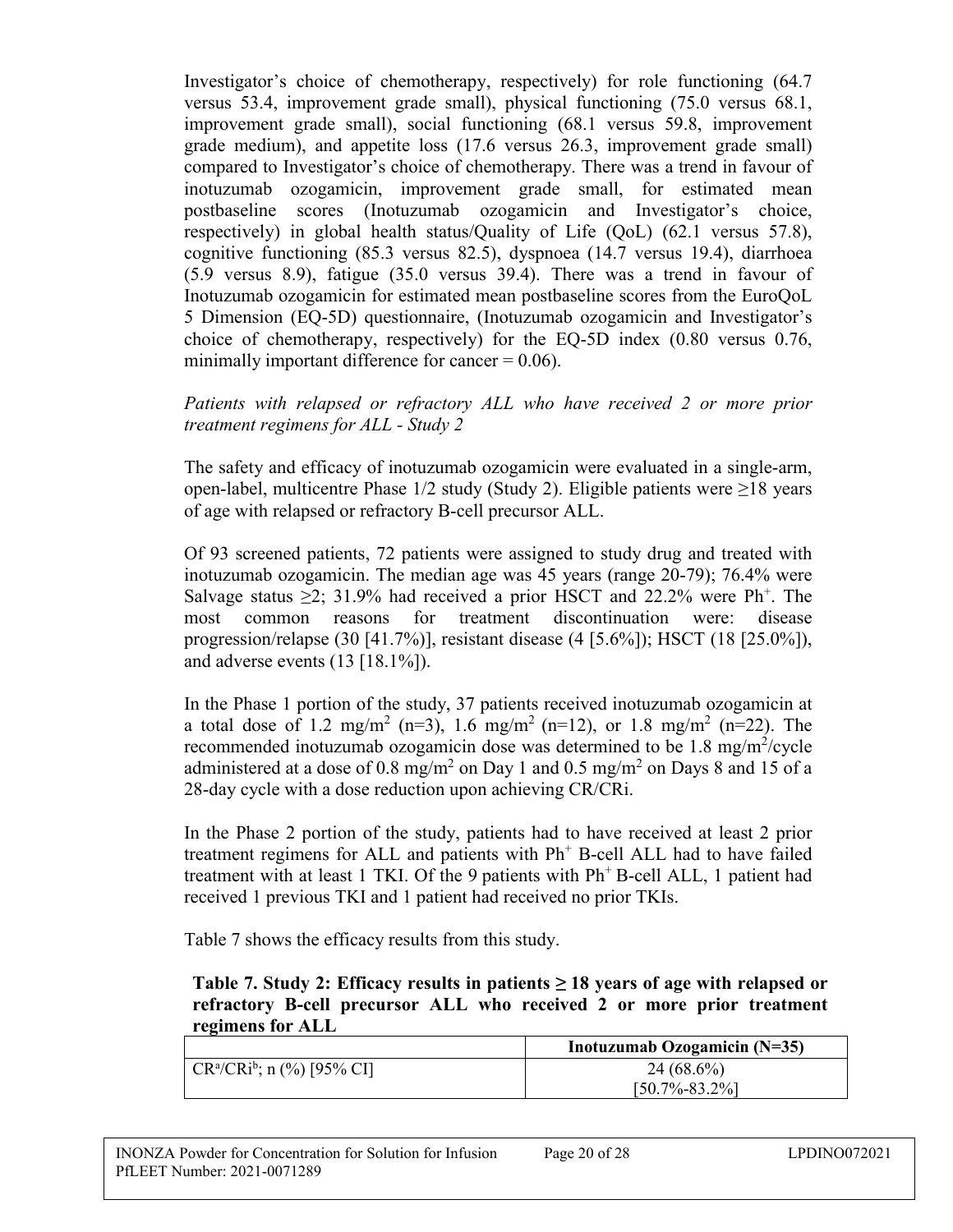#### **Table 7. Study 2: Efficacy results in patients ≥ 18 years of age with relapsed or refractory B-cell precursor ALL who received 2 or more prior treatment regimens for ALL**

|                                                                 | Inotuzumab Ozogamicin (N=35) |
|-----------------------------------------------------------------|------------------------------|
| $CR^a$ ; n (%) [95% CI]                                         | $10(28.6\%)$                 |
|                                                                 | $[14.6\% - 46.3\%]$          |
| $CRi^b$ ; n (%) [95% CI]                                        | $14(40.0\%)$                 |
|                                                                 | $[23.9\% - 57.9\%]$          |
| Median DoR <sup>f</sup> ; months [95% CI]                       | 2.2                          |
|                                                                 | [1.0 to 3.8]                 |
| achieving<br>negativity <sup>c</sup> for patients<br><b>MRD</b> | 18/24(75%)                   |
| $CR/CRi$ ; rate <sup>d</sup> (%) [95% CI]                       | $[53.3\% - 90.2\%]$          |
| Median $PFS^e$ ; months [95% CI]                                | 3.7                          |
|                                                                 | [2.6 to 4.7]                 |
| Median OS; months $[95\% \text{ CI}]$                           | 6.4                          |
|                                                                 | [4.5 to 7.9]                 |

Abbreviations: ALL=acute lymphoblastic leukaemia; ANC=absolute neutrophil counts; CI=confidence interval; CR=complete remission; CRi=complete remission with incomplete haematological recovery; DoR=duration of remission; HSCT=haematopoietic stem cell transplant; MRD=minimal residual disease; N/n=number of patients; OS=overall survival; PFS=progression-free survival.<br>absolved: For definition, see Table 6 (with the execution that CB/CB; was not nor EA

For definition, see Table 6 (with the exception that CR/CRi was not per EAC for Study 2)

In the Phase 2 portion of the study, 8/35 (22.9%) patients had a follow-up HSCT.

## Paediatric population

The European Medicines Agency has deferred the obligation to submit the results of studies with inotuzumab ozogamicin in 1 or more subsets of the paediatric population for the treatment of relapsed or refractory ALL (see section 4.2 for information on paediatric use).

## **5.3 Pharmacokinetic properties**

In patients with relapsed or refractory ALL treated with inotuzumab ozogamicin at the recommended starting dose of 1.8 mg/m<sup>2</sup>/cycle (see section 4.2), steady-state exposure was achieved by Cycle 4. The mean (SD) maximum serum concentration  $(C_{\text{max}})$  of inotuzumab ozogamicin was 308 ng/mL (362). The mean (SD) simulated total area under the concentration-time curve (AUC) per cycle at steady state was 100 mcg•h/mL (32.9).

## Distribution

*In vitro*, the binding of the N-acetyl-gamma-calicheamicin dimethylhydrazide to human plasma proteins is approximately 97%. *In vitro*, N-acetyl-gammacalicheamicin dimethylhydrazide is a substrate of P-glycoprotein (P-gp). In humans, the total volume of distribution of inotuzumab ozogamicin was approximately 12 L.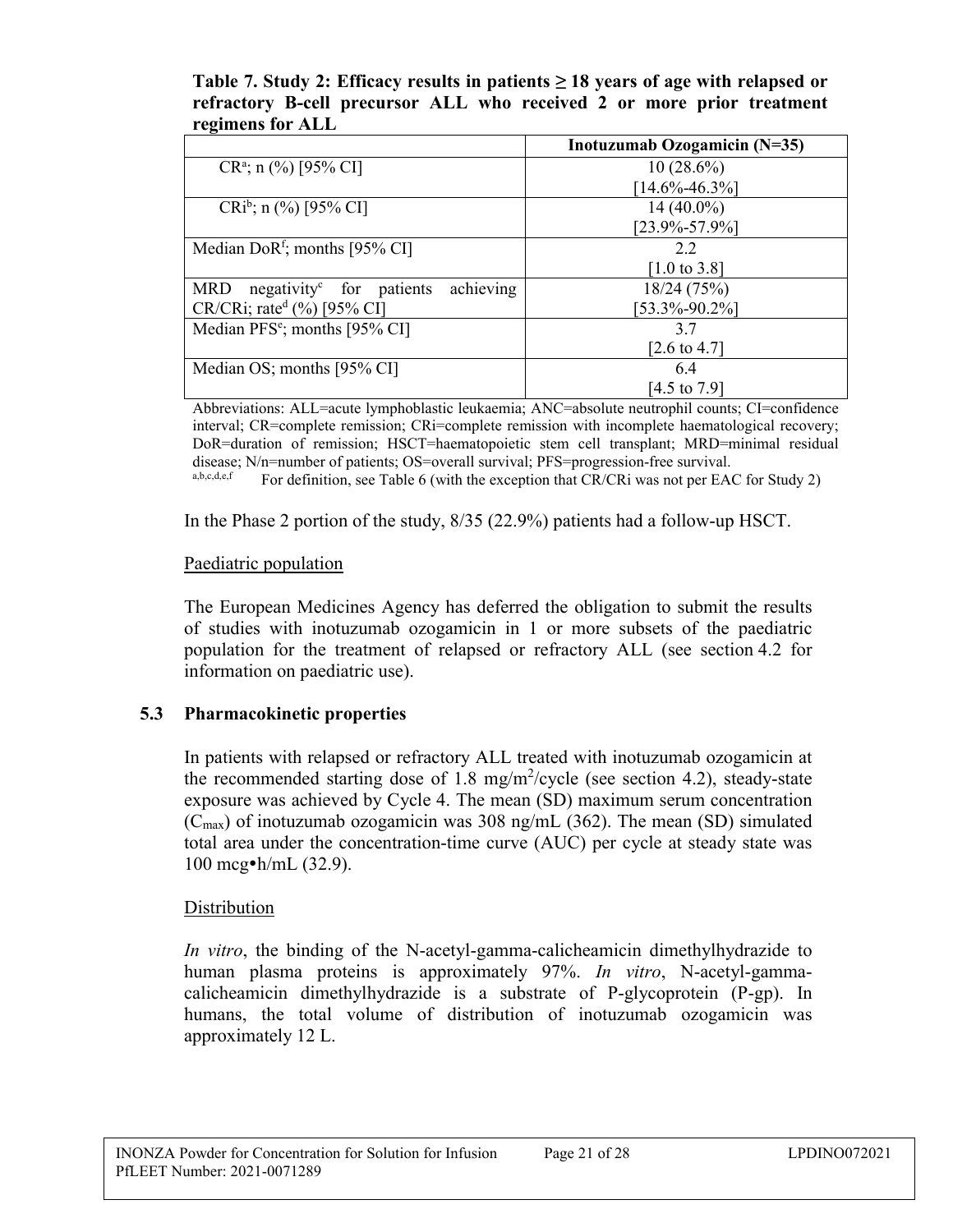## Biotransformation

*In vitro*, N-acetyl-gamma-calicheamicin dimethylhydrazide was primarily metabolised via nonenzymatic reduction. In humans, serum N-acetyl-gammacalicheamicin dimethylhydrazide levels were typically below the limit of quantitation (50 pg/mL), but sporadic measurable levels of unconjugated calicheamicin up to 276 pg/mL occurred in some patients.

## Elimination

Inotuzumab ozogamicin pharmacokinetics were well characterised by a 2 compartment model with linear and time-dependent clearance components. In 234 patients with relapsed or refractory ALL, the clearance of inotuzumab ozogamicin at steady state was 0.0333 L/h, and the terminal elimination half-life  $(t_{1/2})$  at the end of Cycle 4 was approximately 12.3 days. Following administration of multiple doses, a 5.3 times accumulation of inotuzumab ozogamicin was observed between Cycles 1 and 4.

Based on a population pharmacokinetic analysis in 765 patients, body surface area was found to significantly affect inotuzumab ozogamicin disposition. The dose of inotuzumab ozogamicin is administered based on body surface area (see section 4.2).

## Age, race, and gender

Based on a population pharmacokinetic analysis, age, race, and gender did not significantly affect inotuzumab ozogamicin disposition.

## Hepatic impairment

No formal pharmacokinetic studies of inotuzumab ozogamicin have been conducted in patients with hepatic impairment.

Based on a population pharmacokinetic analysis in 765 patients, the clearance of inotuzumab ozogamicin in patients with hepatic impairment defined by National Cancer Institute Organ Dysfunction Working Group (NCI ODWG) category B1 (total bilirubin  $\leq$ ULN and AST >ULN; n=133) or B2 (total bilirubin >1.0-1.5  $\times$ ULN and AST any level;  $n=17$ ) was similar to patients with normal hepatic function (total bilirubin/AST  $\leq$ ULN; n=611) (see section 4.2). In 3 patients with hepatic impairment defined by NCI ODWG category C (total bilirubin  $>1.5-3 \times$ ULN and AST any level) and 1 patient with hepatic impairment defined by NCI ODWG category D (total bilirubin  $> 3 \times$  ULN and AST any level), inotuzumab ozogamicin clearance did not appear to be reduced.

## Renal impairment

No formal pharmacokinetic studies of inotuzumab ozogamicin have been conducted in patients with renal impairment.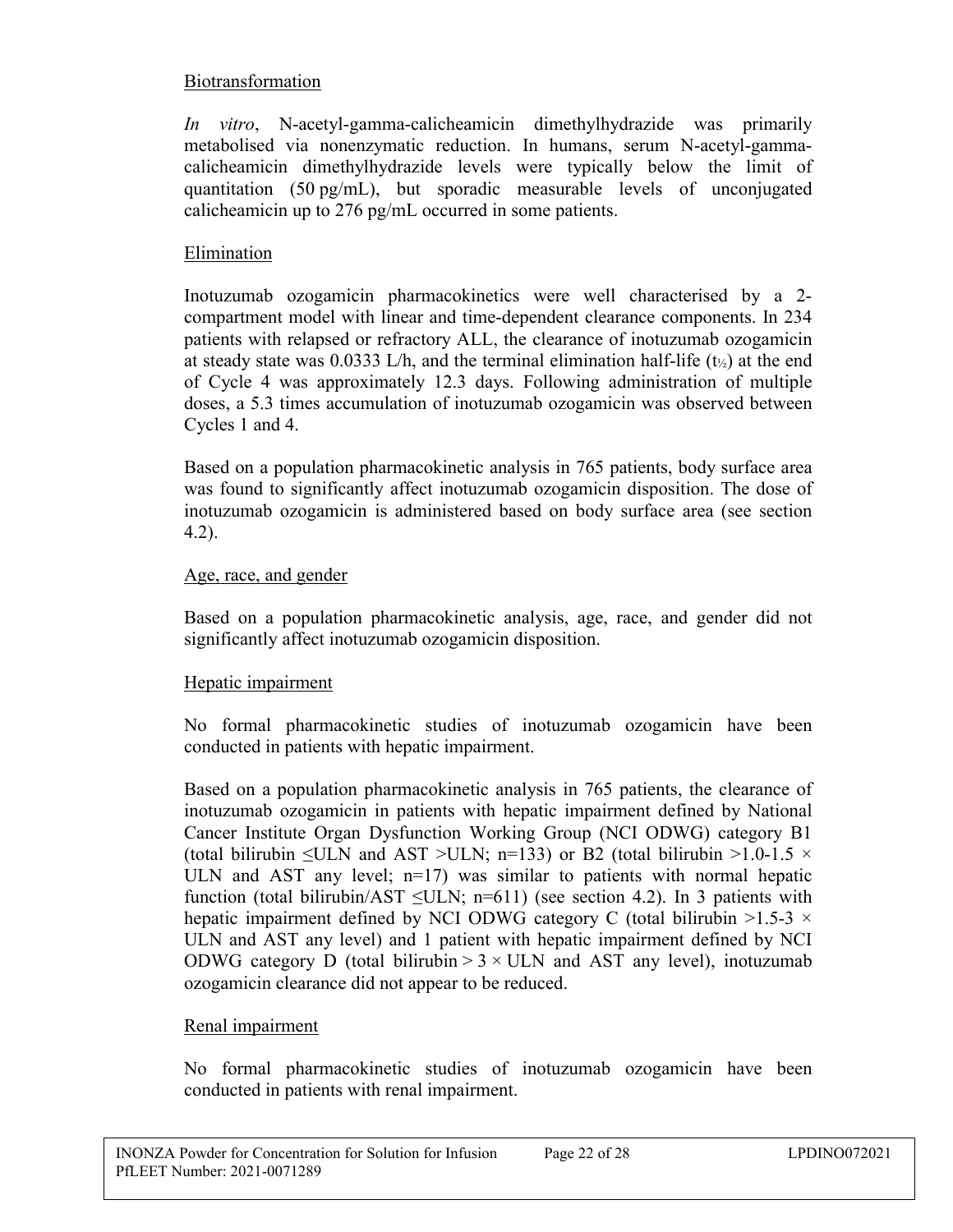Based on population pharmacokinetic analysis in 765 patients, the clearance of inotuzumab ozogamicin in patients with mild renal impairment  $CL_{cr}$  60-89 mL/min; n=237), moderate renal impairment (CL<sub>cr</sub> 30-59 mL/min; n=122), or severe renal impairment ( $CL_{cr}$  15-29 mL/min; n=4) was similar to patients with normal renal function ( $CL_{cr} \geq 90$  mL/min; n=402) (see section 4.2). Inotuzumab ozogamicin has not been studied in patients with end-stage renal disease (see section 4.2).

## Cardiac electrophysiology

Population pharmacokinetic/pharmacodynamic evaluation suggested a correlation between increasing inotuzumab ozogamicin serum concentrations and prolongation of QTc intervals in ALL and non-Hodgkin's lymphoma (NHL) patients. The median (upper bound of the 95% CI) for the change in QTcF at a supratherapeutic  $C_{\text{max}}$  concentration was 3.87 msec (7.54 msec).

In a randomised clinical study in patients with relapsed or refractory ALL (Study 1), maximum increases in OTcF interval of  $\geq 30$  msec and  $\geq 60$  msec from baseline were measured in 30/162 (19%) and 4/162 (3%) patients in the inotuzumab ozogamicin arm, respectively, versus 18/124 (15%) and 3/124 (2%) in the Investigator's choice of chemotherapy arm, respectively. Increases in QTcF interval of  $>450$  msec and  $>500$  msec were observed in 26/162 (16%) and none of the patients in the inotuzumab ozogamicin arm versus  $12/124$  (10%) and  $1/124$  (1%) patients in the Investigator's choice of chemotherapy arm , respectively (see section 4.8).

## **6. NONCLINICAL PROPERTIES**

## **6.1 Animal Toxicology or Pharmacology**

## Repeat-dose toxicity

In animals, the primary target organs included the liver, bone marrow and lymphoid organs with associated haematological changes, kidney, and nervous system. Other observed changes included male and female reproductive organ effects (see below) and preneoplastic and neoplastic liver lesions (see below). Most effects were reversible to partially reversible except for effects in the liver and nervous system. The relevance of the irreversible animal findings to humans is uncertain.

## Genotoxicity

Inotuzumab ozogamicin was clastogenic *in vivo* in the bone marrow of male mice. This is consistent with the known induction of DNA breaks by calicheamicin. N-acetyl-gamma-calicheamicin dimethylhydrazide (the cytotoxic agent released from inotuzumab ozogamicin) was mutagenic in an *in vitro* bacterial reverse mutation (Ames) assay.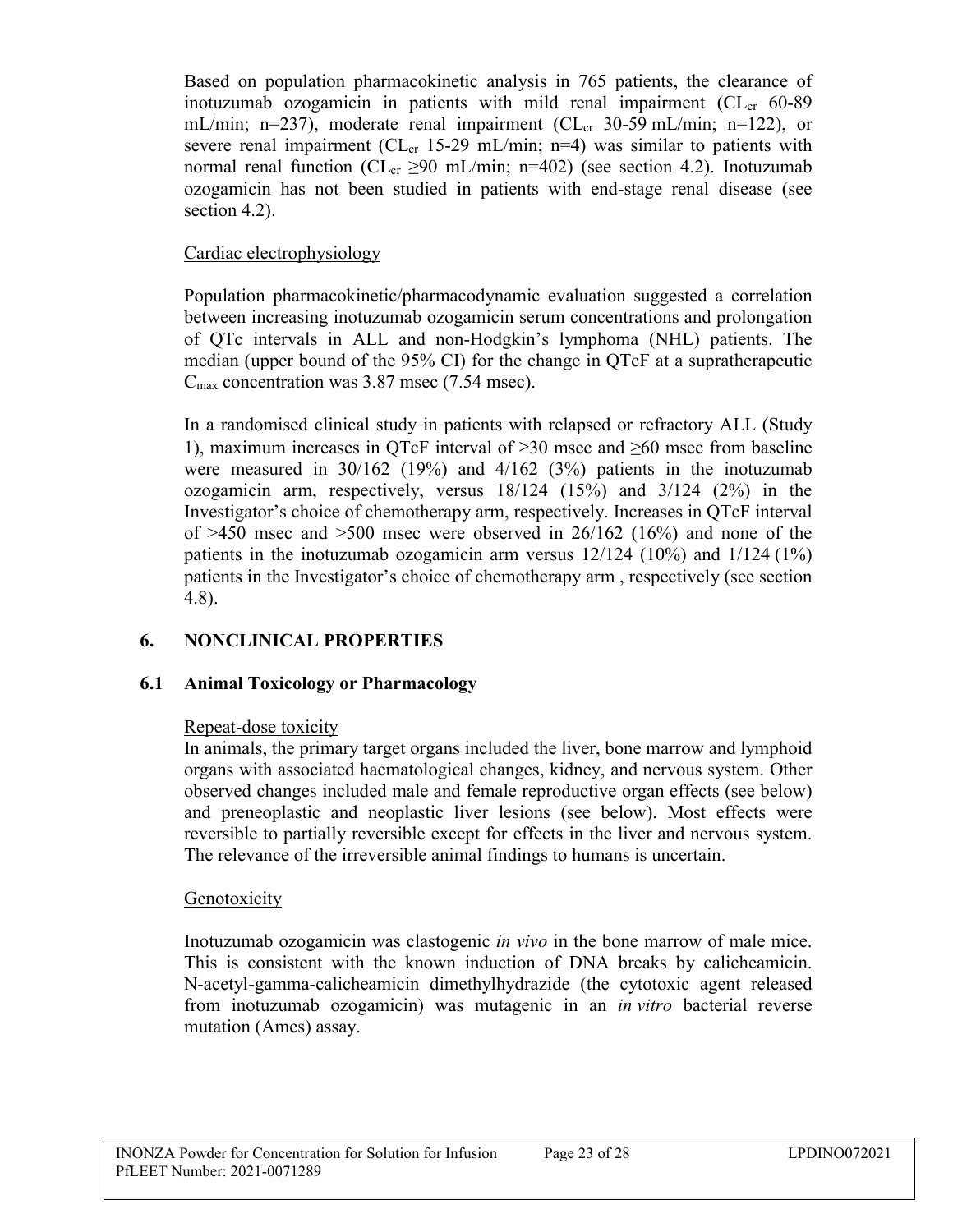## Carcinogenicity

Formal carcinogenicity studies have not been conducted with inotuzumab ozogamicin. In toxicity studies, rats developed oval cell hyperplasia, altered hepatocellular foci, and hepatocellular adenomas in the liver at approximately 0.3 times the human clinical exposure based on AUC. In 1 monkey, a focus of hepatocellular alteration was detected at approximately 3.1 times the human clinical exposure based on AUC at the end of the 26-week dosing period. The relevance of these animal findings to humans is uncertain.

#### Reproductive toxicity

Administration of inotuzumab ozogamicin to female rats at the maternally toxic dose (approximately 2.3 times the human clinical exposure based on AUC) prior to mating and during the first week of gestation resulted in embryo-foetal toxicity, including increased resorptions and decreased viable embryos. The maternally toxic dose (approximately 2.3 times the human clinical exposure based on AUC) also resulted in foetal growth retardation, including decreased foetal weights and delayed skeletal ossification. Slight foetal growth retardation in rats also occurred at approximately 0.4 times the human clinical exposure based on AUC. (see section 4.6)

Inotuzumab ozogamicin is considered to have the potential to impair reproductive function and fertility in men and women based on non-clinical findings. (see section 4.6) In repeat dose toxicity studies in rats and monkeys, female reproductive findings included atrophy of ovaries, uterus, vagina, and mammary gland. The no observed adverse effect level (NOAEL) for the effects on female reproductive organs in rats and monkeys was approximately 2.2 and 3.1 times the human clinical exposure based on AUC, respectively. In repeat dose toxicity studies in rats, male reproductive findings included testicular degeneration, associated with hypospermia, and prostatic and seminal vesicle atrophy. The NOAEL was not identified for the effects on male reproductive organs, which were observed at approximately 0.3 times the human clinical exposure based on AUC.

## **7. DESCRIPTION**

White to off-white, lyophilised cake or powder.

The composition of 1 mg/vial inotuzumab ozogamicin lyophilized drug product is provided in section 2. After reconstitution with 4 mL of (sterile) water for injection, the concentration of the drug product is 0.25 mg/mL inotuzumab ozogamicin. The drug product is packaged in a 20 mL amber glass vial. The drug product contains no preservative and is for single use only.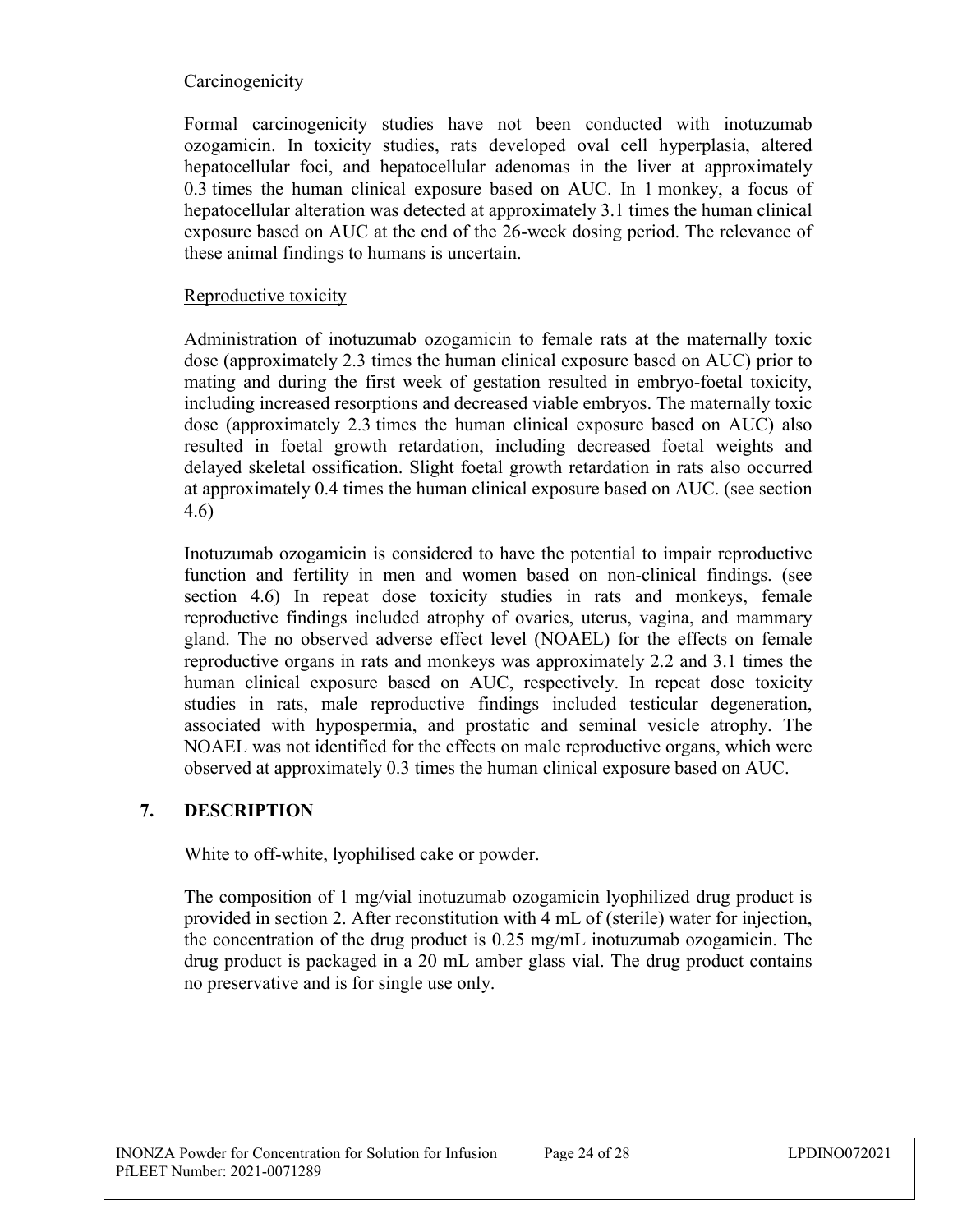## **8. PHARMACEUTICAL PARTICULARS**

## **8.1. Incompatibilities**

In the absence of compatibility studies, this medicinal product must not be mixed with other medicinal products except those mentioned in section 8.4.

## **8.2. Shelf-life**

60 months when stored at the recommended temperature of 2-8°C.

## Reconstituted solution

Inotuzumab ozogamicin contains no bacteriostatic preservatives. The reconstituted solution must be used immediately. If the reconstituted solution cannot be used immediately, it may be stored for up to 4 hours in a refrigerator (2°C-8°C). Protect from light and do not freeze.

## Diluted solution

The diluted solution must be used immediately or stored at room temperature ( $20^{\circ}$ C-25°C) or in a refrigerator ( $2^{\circ}$ C-8°C). The maximum time from reconstitution through administration should be  $\leq 8$  hours, with  $\leq 4$  hours between reconstitution and dilution. Protect from light and do not freeze.

## **8.3. Packaging information**

Type I amber glass vial with chlorobutyl rubber stopper and crimp seal with flip off cap containing 1 mg of powder.

Each carton contains 1 vial.

## **8.4. Storage and handling instructions**

**Store in a refrigerator (2°C-8°C).** Do not freeze. Store in the original carton in order to protect from light.

For storage conditions after reconstitution and dilution, see sections 8.2 and 8.4.

Instructions for reconstitution, dilution, and administration

Use appropriate aseptic technique for the reconstitution and dilution procedures. Inotuzumab ozogamicin (which has a density of 1.02 g/mL at  $20^{\circ}C/68^{\circ}F$ ) is light sensitive and should be protected from ultraviolet light during reconstitution, dilution, and administration.

The maximum time from reconstitution through the end of administration should be ≤8 hours, with ≤4 hours between reconstitution and dilution.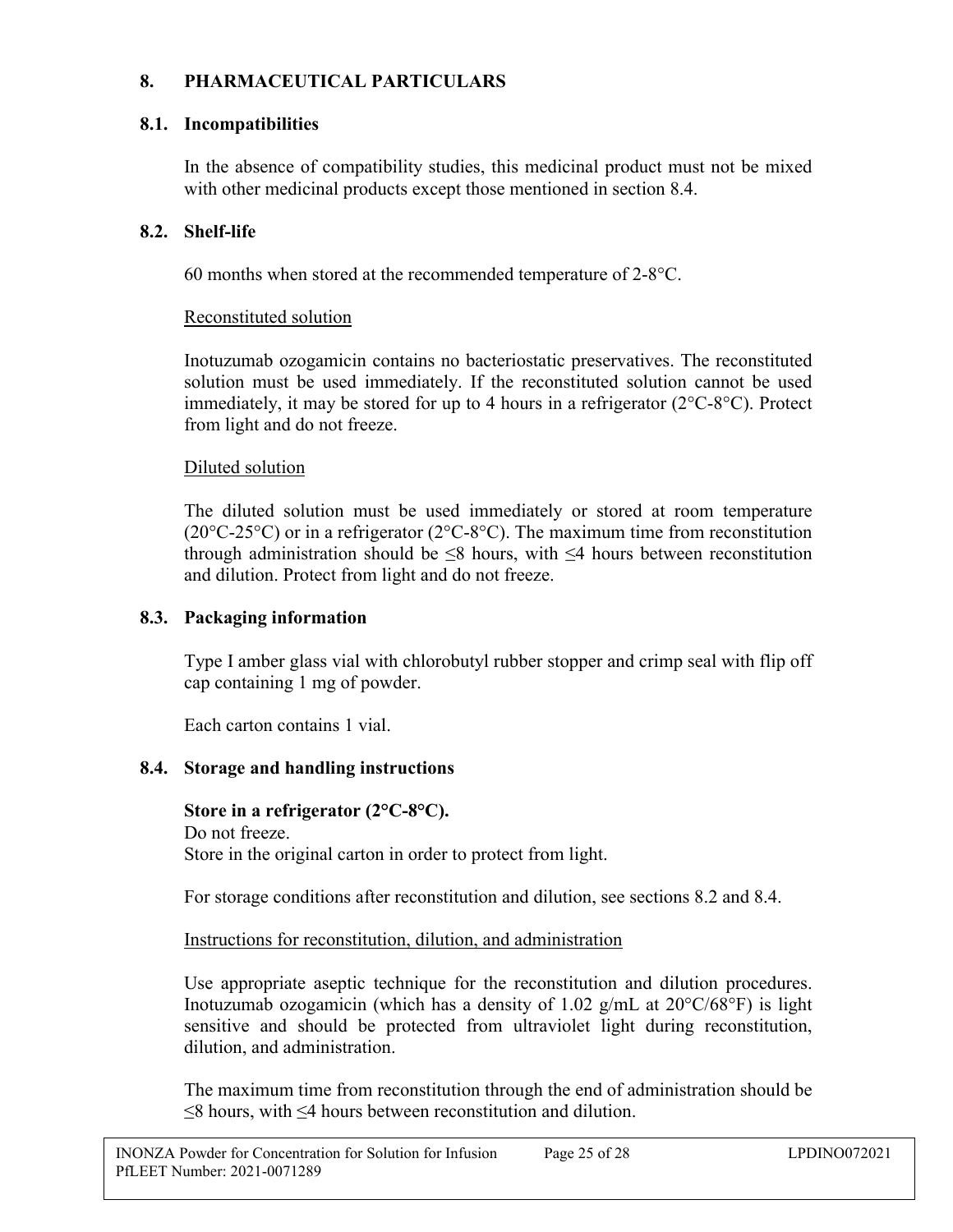#### *Reconstitution*

- Calculate the dose (mg) and number of vials of inotuzumab ozogamicin required.
- Reconstitute each 1 mg vial with 4 mL of water for injection, to obtain a single-use solution of 0.25 mg/mL of inotuzumab ozogamicin.
- Gently swirl the vial to aid dissolution. Do not shake.
- Inspect the reconstituted solution for particulates and discolouration. The reconstituted solution must be clear to slightly cloudy, colourless, and essentially free of visible foreign matter. If particles or discolouration are observed, do not use.
- Inotuzumab ozogamicin contains no bacteriostatic preservatives. The reconstituted solution must be used immediately. If the reconstituted solution cannot be used immediately, it may be stored in a refrigerator  $(2^{\circ}C - 8^{\circ}C)$  for up to 4 hours. Protect from light and do not freeze.

## *Dilution*

- Calculate the required volume of the reconstituted solution needed to obtain the appropriate dose according to patient body surface area. Withdraw this amount from the vial(s) using a syringe. Protect from light. Discard any unused reconstituted solution left in the vial.
- Add the reconstituted solution to an infusion container with sodium chloride 9 mg/mL (0.9%) solution for injection, to a total nominal volume of 50 mL. The final concentration should be between 0.01 and 0.1 mg/mL. Protect from light. An infusion container made of polyvinyl chloride (PVC) (di(2 ethylhexyl)phthalate [DEHP]- or non-DEHP-containing), polyolefin (polypropylene and/or polyethylene), or ethylene vinyl acetate (EVA) is recommended.
- Gently invert the infusion container to mix the diluted solution. Do not shake.
- The diluted solution must be used immediately, stored at room temperature (20 $\textdegree$ C-25 $\textdegree$ C), or in a refrigerator (2 $\textdegree$ C-8 $\textdegree$ C). The maximum time from reconstitution through the end of administration should be  $\leq 8$  hours, with  $\leq 4$ hours between reconstitution and dilution. Protect from light and do not freeze.

## *Administration*

- If the diluted solution is stored in a refrigerator  $(2^{\circ}C \cdot 8^{\circ}C)$ , it must be allowed to equilibrate at room temperature (20°C-25°C) for approximately 1 hour prior to administration.
- Filtration of the diluted solution is not required. However, if the diluted solution is filtered, polyethersulphone (PES)-, polyvinylidene fluoride (PVDF)-, or hydrophilic polysulphone (HPS)-based filters are recommended. Do not use filters made of nylon or mixed cellulose ester (MCE).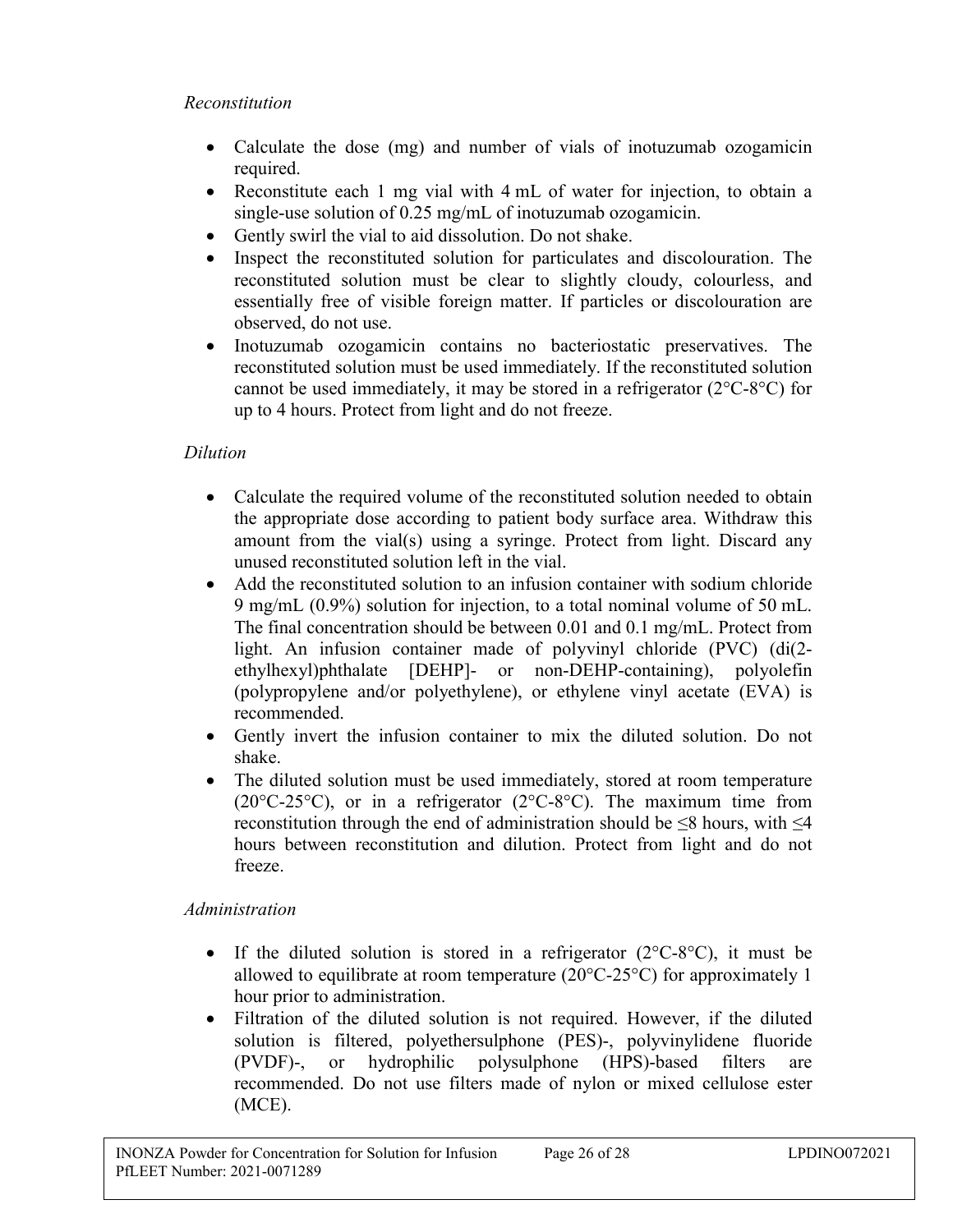- Protect the intravenous bag from light using an ultraviolet light-blocking cover (i.e., amber, dark brown, or green bags or aluminium foil) during infusion. The infusion line does not need to be protected from light.
- Infuse the diluted solution for 1 hour at a rate of  $50 \text{ mL/h}$  at room temperature (20°C-25°C). Protect from light. Infusion lines made of PVC (DEHP or non-DEHP-containing), polyolefin (polypropylene and/or polyethylene), or polybutadiene are recommended.

Do not mix inotuzumab ozogamicin or administer as an infusion with other medicinal products.

Table 8 shows the storage times and conditions for reconstitution, dilution, and administration of inotuzumab ozogamicin.

**Table 8. Storage times and conditions for reconstituted and diluted Inotuzumab Ozogamicin solution**

| Maximum time from reconstitution through the end of administration $\leq 8$ hours <sup>2</sup> |                                                     |                                                 |
|------------------------------------------------------------------------------------------------|-----------------------------------------------------|-------------------------------------------------|
| <b>Reconstituted solution</b>                                                                  | <b>Diluted solution</b>                             |                                                 |
|                                                                                                | After start of dilution                             | <b>Administration</b>                           |
| Use reconstituted                                                                              | Use diluted solution immediately or                 | If the diluted solution is stored               |
| solution immediately or                                                                        | after being stored at room temperature              | in a refrigerator $(2^{\circ}C - 8^{\circ}C)$ , |
| after being stored in a                                                                        | $(20^{\circ}C - 25^{\circ}C)$ or in a refrigerator  | bring it to room temperature                    |
| refrigerator $(2^{\circ}C - 8^{\circ}C)$                                                       | $(2^{\circ}C - 8^{\circ}C)$ . The maximum time from | $(20^{\circ}C - 25^{\circ}C)$ for approximately |
| for up to 4 hours.                                                                             | reconstitution through the end of                   | 1 hour prior to administration.                 |
| Protect from light. Do                                                                         | administration should be $\leq 8$ hours,            | Administer diluted solution as a                |
| not freeze.                                                                                    | with $\leq 4$ hours between reconstitution          | 1-hour infusion at a rate of                    |
|                                                                                                | and dilution. Protect from light. Do not            | 50 mL/h at room temperature                     |
|                                                                                                | freeze.                                             | $(20^{\circ}C - 25^{\circ}C)$ . Protect from    |
|                                                                                                |                                                     | light.                                          |
|                                                                                                |                                                     |                                                 |

<sup>a</sup> With ≤4 hours between reconstitution and dilution.

#### Disposal

Inotuzumab ozogamicin is for single use only.

Any unused medicinal product or waste material should be disposed of in accordance with local requirements.

## **9. DETAILS OF MANUFACTURER**

Pharmacia and Upjohn Company 7000 Portage Road, Kalamazoo, Michigan 49001

## **Imported and marketed in India by**

Pfizer Products India Private Limited, The Capital- B Wing, 1802, 18th Floor, Plot No. C-70, G Block, Bandra Kurla Complex, Bandra (East), Mumbai 400 051, India